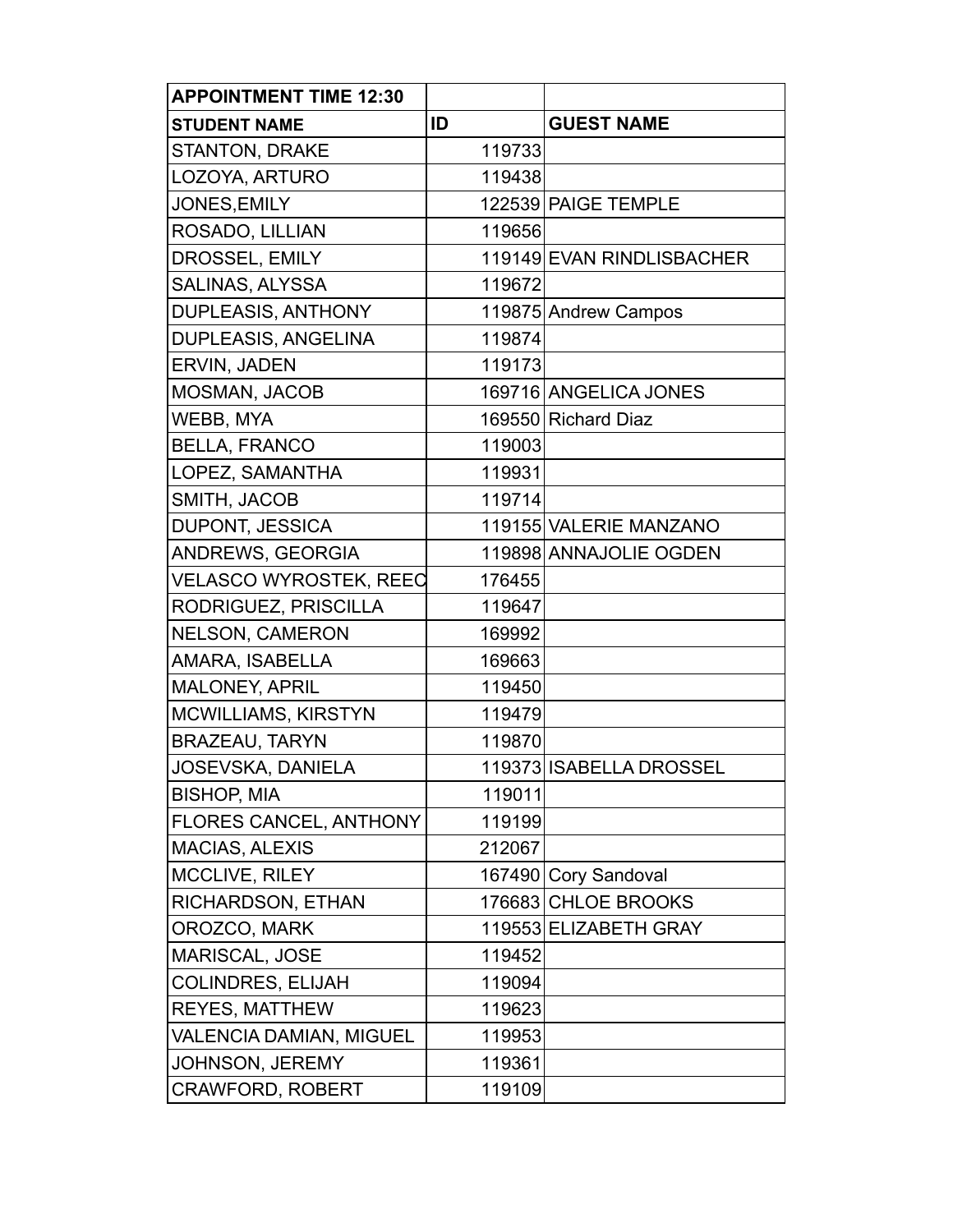| <b>APPOINTMENT TIME 12:30</b> |        |                         |
|-------------------------------|--------|-------------------------|
| <b>Student Name</b>           | ID     | <b>Guest Name</b>       |
| <b>CHLOE HABERMAN</b>         |        | 165180 NICHOLAS SMITH   |
| <b>BROOKE BORNE</b>           |        | 169933 LUKE SANTERO     |
| <b>LEAH WWERNER</b>           | 118933 |                         |
| <b>ALEXIS CORRAL</b>          | 119101 |                         |
| <b>MEGAN SEMINARIO</b>        | 118931 |                         |
| <b>MARISSA CARPENTER</b>      | 117412 |                         |
| <b>CATHERINE HANSEN</b>       | 166366 |                         |
| <b>HELU AMANI</b>             | 192963 |                         |
| <b>QUE FITZGERALD</b>         | 119608 |                         |
| <b>CULLANO KYLE</b>           | 119118 |                         |
| <b>ELKHOURY MONIQUE</b>       | 119165 |                         |
| <b>HANSEN AARON</b>           | 119281 |                         |
| SHEPHERD XARIA                | 119705 |                         |
| <b>TRENT BROOKLYN</b>         | 167533 |                         |
| <b>SANTOS BRANDON</b>         | 119682 |                         |
| VANDERPOOL ANASTASIA          |        | 119787 JASON HERANDEZ   |
| <b>LIN RUSSEL</b>             | 119418 |                         |
| <b>MCGOUGH BRYCE</b>          | 119476 |                         |
| <b>MUNOZ JESUS</b>            | 204740 |                         |
| PENA SAMANTHA                 | 165576 |                         |
| <b>GRIJALVA ARIANA</b>        | 166283 |                         |
| <b>GARCIA CHARLIZE</b>        |        | 168628 ANDREW VASS      |
| <b>SCUDMORE MADISON</b>       | 166137 |                         |
| <b>MCPHERSON MAYA</b>         | 168427 |                         |
| PEREZ ROMAN                   | 119580 |                         |
| <b>WATSON JASON</b>           |        | 176249 STEFFANY ROACH   |
| <b>VALLEJO SAVANNA</b>        |        | 119785 NAIA SMIRTHLEY   |
| <b>LASLEY ABBY</b>            | 119405 |                         |
| <b>ADAMS PRESLEE</b>          |        | 119895 BROOKLYNE KRIEPS |
| <b>UMANDAP BRIAN</b>          | 119952 |                         |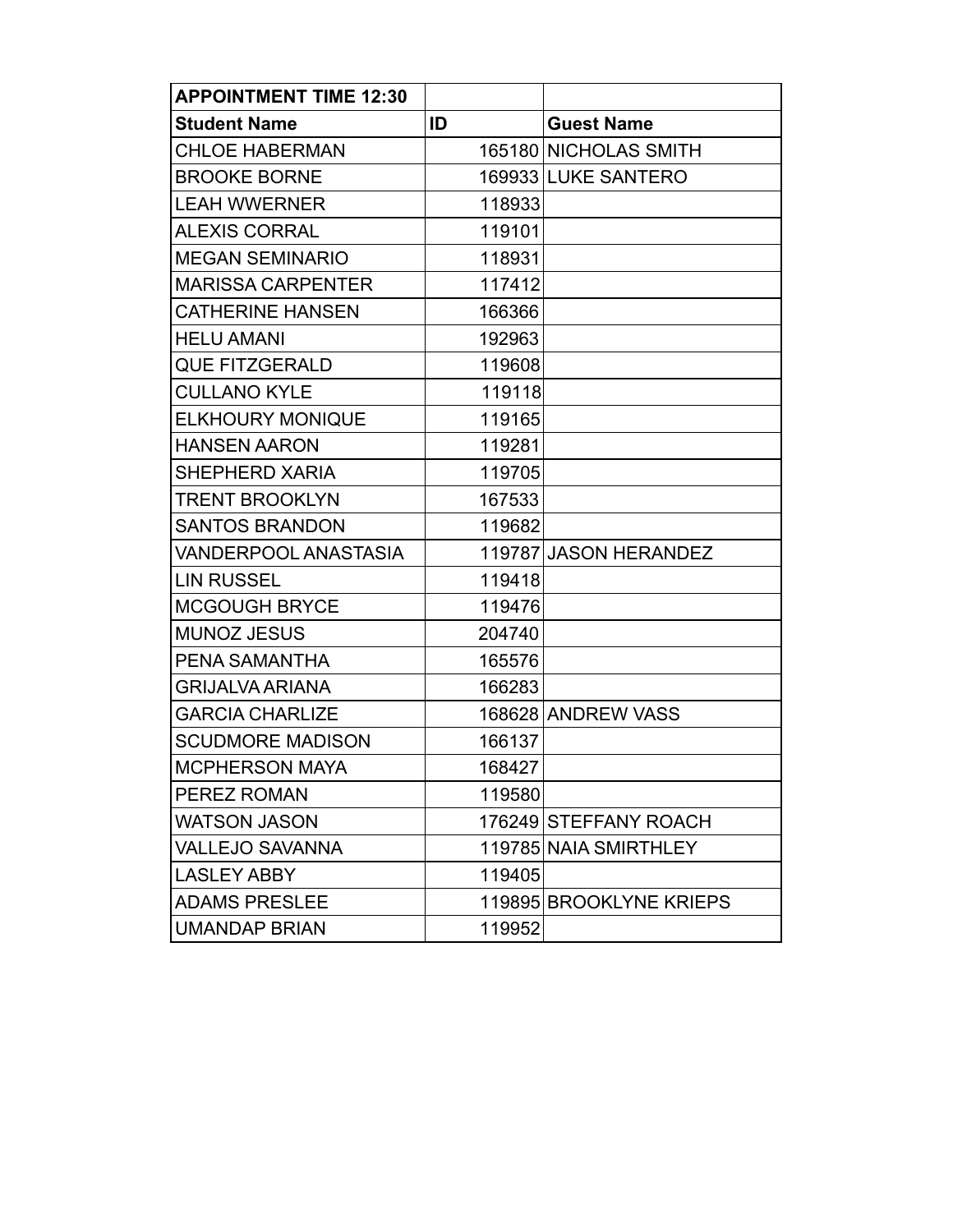| <b>APPOINTMENT TIME 1:00</b> |        |                            |
|------------------------------|--------|----------------------------|
| <b>STUDENT NAME</b>          | ID     | <b>GUEST</b>               |
| <b>GUTIERREZ CAITLIN</b>     |        | 988648 CONNOR GREGORY      |
| <b>SALDANIA CELESTE</b>      |        | 174838 TRINITY WOOD        |
| <b>ALVAREZ BRIANNA</b>       | 167500 |                            |
| <b>BOLYARD BRAXTON</b>       | 168357 |                            |
| PREWETT DEBORAH              | 170000 |                            |
| YOUNG LUKE                   | 168544 |                            |
| <b>BEVINGTON FAITH</b>       | 167302 |                            |
| <b>JAKEAWAY XANDER</b>       | 166205 |                            |
| <b>BROADWATER ELLIE</b>      |        | 167478 AUBREE BROWNELL     |
| <b>WHITE PRESTON</b>         |        | 167590 MASON VARGOS        |
| <b>JOHNSON JUSTIN</b>        | 166114 |                            |
| <b>JAZWIECHI CONNOR</b>      |        | 165018 BROOKELYNNE ANDREAS |
| <b>JONES MIA</b>             | 175545 |                            |
| <b>IPPOLITO KYRA</b>         |        | 167463 ELIZABETH IPPOLITO  |
| <b>BASULTO MIKAYLA</b>       | 167631 |                            |
| <b>DIAZ CAROLINA</b>         |        | 165541 CAYCLEN O MALLY     |
| <b>CASTRO JULIANA</b>        |        | 167065 KENDALL ESPARZN     |
| <b>GARCIA DESIREE</b>        | 167608 |                            |
| <b>BURCH AKAYLA</b>          |        | 168597 MONNAE HAWKINS      |
| <b>KEYS, MIKAYLA</b>         |        | 167635 ALEXI KEYS          |
| <b>KEYS, AUSTIN</b>          |        | 119922 HAILEY CALLISON     |
| KIBLER, KYLER                | 119384 |                            |
| <b>OLSON, ASHLEY</b>         | 166948 |                            |
| AMORSOLO, JACOB              | 165586 |                            |
| CASTILLO, HEIDI              | 168964 |                            |
| DUA, KWADWO                  | 166540 |                            |
| FLORES, ETHAN                | 168123 |                            |
| <b>ESTRADA, RONNIE</b>       | 169742 |                            |
| AYALA, ETHAN                 | 167008 |                            |
| SANTOS, CALEB                | 200611 |                            |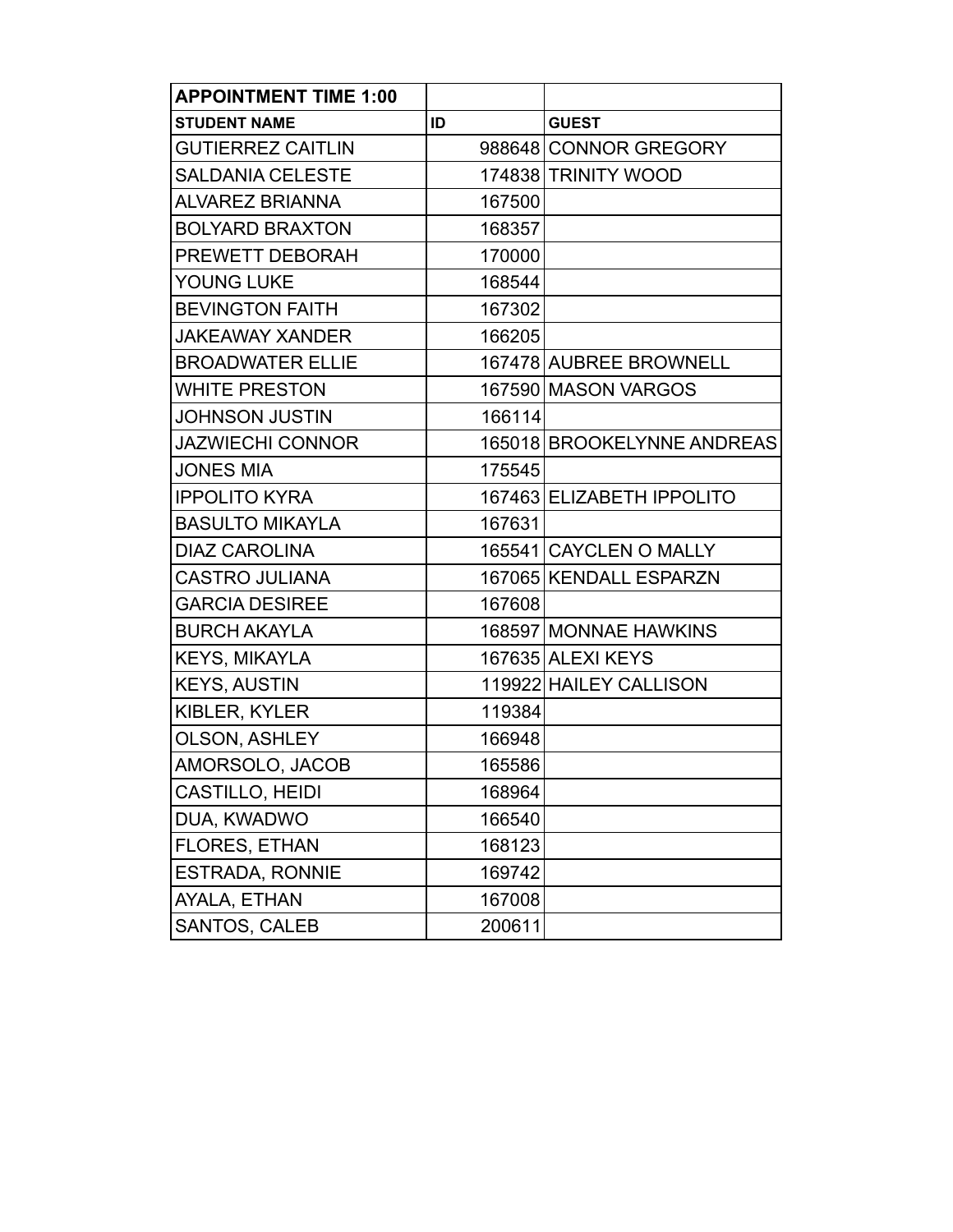| <b>APPOINTMENT TIME 1:00</b>  |        |                               |
|-------------------------------|--------|-------------------------------|
| <b>STUDENT NAME</b>           | ID     | <b>GUEST</b>                  |
| <b>CINCICS ALYSSA</b>         | 107602 |                               |
| <b>MATTE SHELBY</b>           |        | 167768 GRACE DYBDANL          |
| <b>VALENICA KIERAN</b>        | 166724 |                               |
| <b>WOUTERS CHANELLE</b>       |        | 169877 DEVIN GULLY            |
| <b>BIANCHI LEAH</b>           | 174945 |                               |
| <b>HART WYATT</b>             | 174945 |                               |
| <b>HASTINGS ALLYSON</b>       | 166876 |                               |
| <b>CASTANEDA EMILY</b>        | 988632 |                               |
| <b>HERMAN CRISTINA</b>        |        | 119302 TRISTEN MITCHELL       |
| <b>BROWN MACAYLA</b>          |        | 119034 KAYLEE MORENO          |
| <b>CRAMPTON CADENCE</b>       |        | 119107 CHRISTOPHER ZUCHOWSKI  |
| <b>GOLONSKY MADISON</b>       | 165149 |                               |
| <b>RUTLEDGE CHARLES</b>       | 166290 |                               |
| <b>WEISKE HAYLEI</b>          |        | 100370 CONNOR DELATOVA        |
| <b>LEDESMA CHAVEZ NATALIE</b> |        | 119410 JULISSA LEDESMA CHAVEZ |
| <b>OLSON KYLEE</b>            | 123001 |                               |
| <b>GONZALEZ JOHNATHAN</b>     | 119253 |                               |
| <b>CRUZ MELISSA</b>           | 117443 |                               |
| <b>SEPULVEDA RAMIREZ JOHN</b> | 116768 |                               |
| <b>ST JUDE MADISON</b>        | 119729 |                               |
| <b>ESPOSITO MATTHEW</b>       | 168197 |                               |
| <b>MAHONEY SOPHIA</b>         |        | 168081 KAYLA MASHOULD         |
| <b>RACHAL LEA</b>             | 168786 |                               |
| <b>RACHAL LAISETTE</b>        |        | 165131 Peja Rodriguez         |
| <b>SARNA WILLOW</b>           |        | 166798 JADE PECK              |
| PINTADO BROOKLYN              |        | 169984 KAYLEE STERNAL         |
| <b>CHRISTENSEN JENNA</b>      |        | 169420 HUNTER LOGAN           |
| <b>CONTRERAS BROOKLYN</b>     | 166457 |                               |
| <b>WORTHINGTON NOAH</b>       |        | 166576 GRACIE SANCHEZ         |
| <b>PENNER GRACE</b>           |        | 167575 ABIGAIL ROCHA          |
| <b>SCHUSTER JARED</b>         | 119694 |                               |
| PETERS, KAITLYN               | 167758 |                               |
| ROSADO, FRANKY                | 175181 |                               |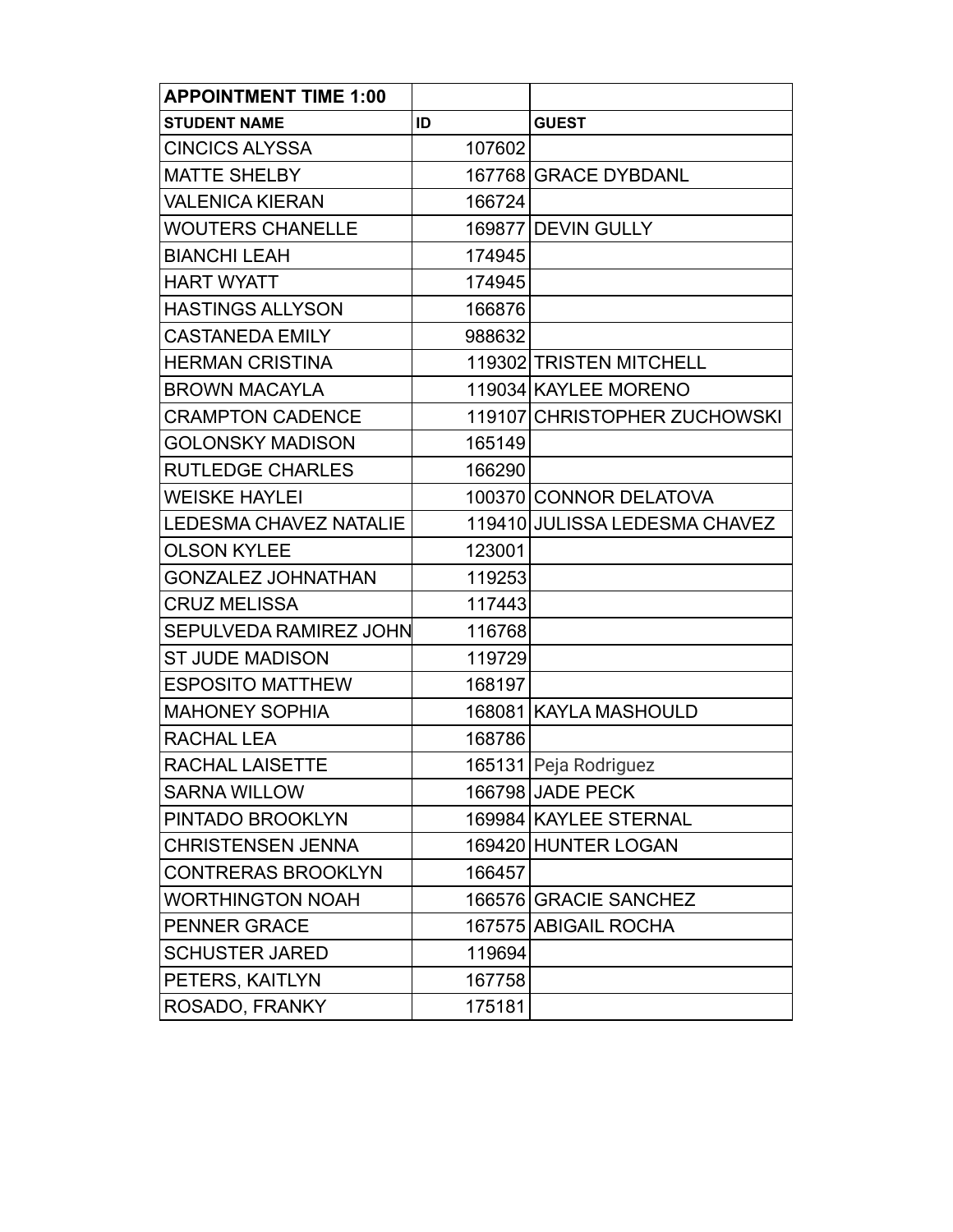| <b>APPOINTMENT TIME 1:30</b> |        |                                |
|------------------------------|--------|--------------------------------|
| <b>STUDENTS NAME</b>         | ID     | <b>GUESTS</b>                  |
| <b>ELDER SPENCER</b>         | 119162 |                                |
| <b>WARNER KEIRA</b>          | 119810 |                                |
| <b>HORNIG MADISON</b>        | 119338 |                                |
| <b>ALAMOODI JADE</b>         | 118944 |                                |
| PETRO LANDON                 | 119586 |                                |
| <b>RAMIREZ EMILY</b>         | 117700 |                                |
| <b>HANSHAW KAYLA</b>         |        | 119282 ANGEL AYALA             |
| <b>ESCOBEDO ANGEL</b>        |        | 123052 ASHLEY BUIGA            |
| <b>JAVALERA XOCHITL</b>      | 119920 |                                |
| <b>MARQUEZ HAILEY</b>        |        | 119935 ARRIANNA MARIE VILLALBA |
| <b>MOORE BROOKE</b>          |        | 119503 JACOB HARTSELL          |
| <b>DYE DEZAREY</b>           | 119156 |                                |
| <b>FIGUEROA KAYLA</b>        | 119191 |                                |
| <b>TRUJILLO BRANDON</b>      |        | 213132 DIANE MARQUEZ           |
| EMMA ABAIDED                 | 118935 |                                |
| <b>GROSSKLAUS SARAH</b>      | 119265 |                                |
| <b>SEEBACHER NATHANIEL</b>   | 119695 |                                |
| <b>CHAVIRA HAEVEN</b>        | 119079 |                                |
| <b>FABELA ISAAZ</b>          | 117480 |                                |
| RODRIGUEZ JOEY               | 119643 |                                |
| <b>CREES KATIE</b>           |        | 119110 CHAROLTTE LEITE         |
| <b>GONZALEZ KAYLIN</b>       |        | 100308 LEITE ADDISON           |
| <b>LANGER KYRA</b>           | 119397 |                                |
| <b>RAUDA JOSEPHINE</b>       |        | 119617 CONTRERAS ISABELLA      |
| POLITANO JAKE                | 119597 |                                |
| PATINO HAYLEE                |        | 166109 RILEY LANG              |
| <b>SMITH BRIANNE</b>         | 166479 |                                |
| <b>GODOY ANDREW</b>          | 101765 |                                |
| SALVESVOLD MEGAN             |        | 119673 KATELYNN KOTT           |
| <b>CARDENAS EDGAR</b>        | 119053 |                                |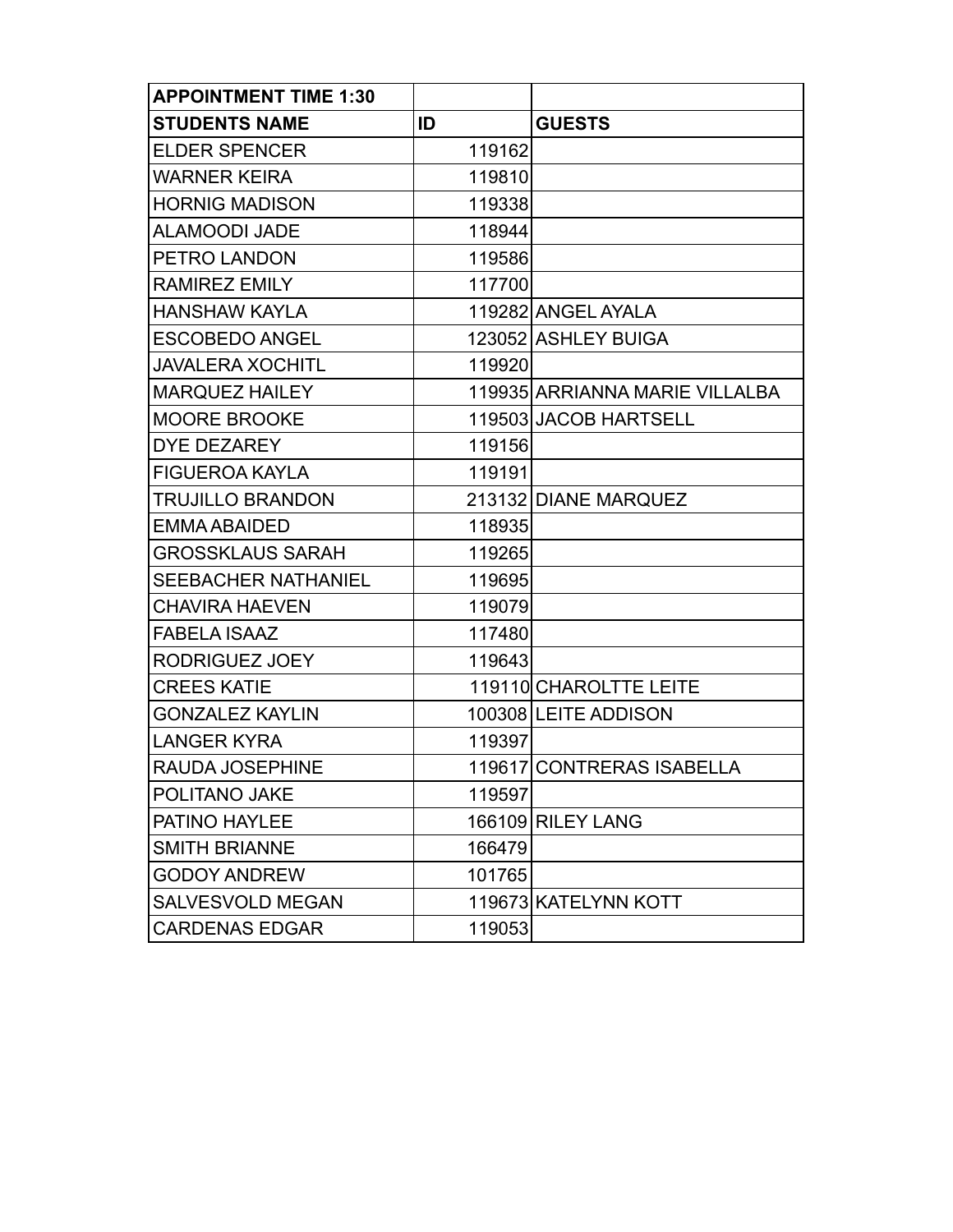| <b>APPOINTMENT TIME 1:30</b> |        |                        |
|------------------------------|--------|------------------------|
| <b>STUDENTS NAME</b>         | ID     | <b>GUESTS</b>          |
| <b>JORGE LEIRE</b>           | 213386 |                        |
| <b>SCHAFER MCKENNA</b>       | 165761 |                        |
| RAJARATNAM SARAH             |        | 170799 Kennedy Sax     |
| <b>MORRIS JENNA</b>          | 213347 |                        |
| PHY KAYLA                    | 165641 |                        |
| <b>WHITAKER NADIA</b>        | 119823 |                        |
| <b>TAYLOR KEANA</b>          | 169649 |                        |
| NICHOLSON AALIYAH            | 166972 |                        |
| <b>GARUSINGHE ONALEE</b>     |        | 169576 ELAN PALAMINO   |
| <b>VASQUEZ GABRIELLA</b>     | 107542 |                        |
| <b>SAEDEDDIN AALIYAH</b>     | 108120 |                        |
| <b>HARJES KADEN</b>          | 169233 |                        |
| <b>WEESE OLIVER</b>          | 169496 |                        |
| <b>PEREZ CELESTE</b>         | 165879 |                        |
| <b>MCCANNA PEYTON</b>        | 168984 |                        |
| <b>BOONE TAYLOR</b>          | 169334 |                        |
| RAMIREZ CHAITANYA LILA DASI. |        | 169545 JAYDEN CLIPPER  |
| <b>KIM JAYDEN</b>            | 170230 |                        |
| <b>BAYLON MARA</b>           | 164976 |                        |
| <b>STARR KENNEDY</b>         | 165762 |                        |
| <b>ORTIZ ANTHONY</b>         | 119557 |                        |
| <b>PARKER AJA</b>            | 166403 |                        |
| <b>CROSSAN FAITH</b>         | 168467 |                        |
| <b>DEBEAR MADDISON</b>       | 166939 |                        |
| <b>MEDERO SERYNA</b>         |        | 169799 YVETTE CAZARESS |
| <b>FRAZER EMMA</b>           | 167718 |                        |
| PLANTINGA RACHEL             | 165623 |                        |
| <b>BOYLAN ANTONIO</b>        | 168528 |                        |
| <b>KOVACS ATTILA</b>         | 165319 |                        |
| <b>MANTHEY TYLER</b>         | 169335 |                        |
| <b>STAFFORD CYNDI</b>        | 169108 |                        |
| <b>LEE LYNN</b>              | 166383 |                        |
| <b>HOWELL ETHAN</b>          | 119341 |                        |
| PETHO TIBOR                  | 119585 |                        |
| <b>CERMENO KRISTYN</b>       | 166512 |                        |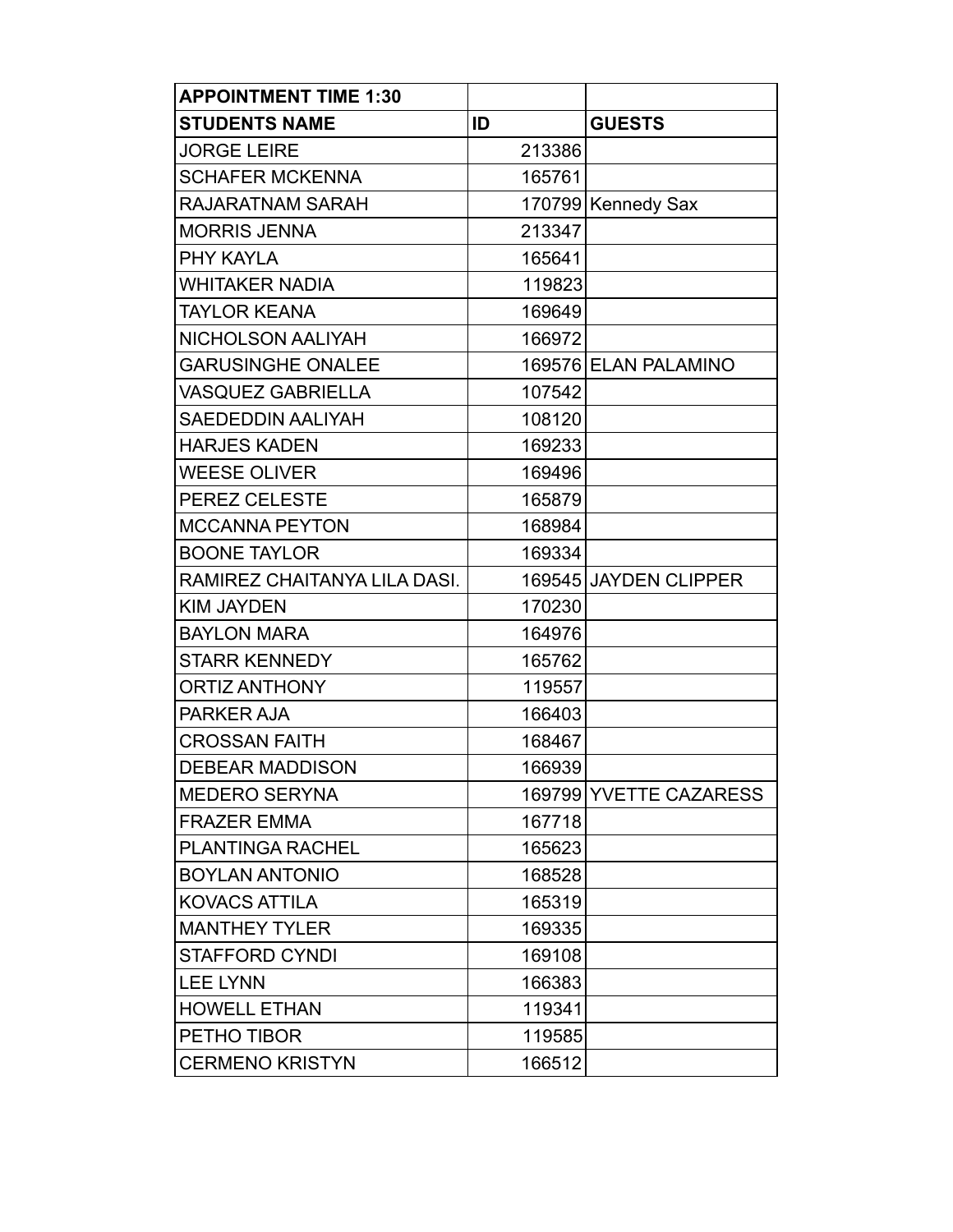| <b>APPOINTMENT TIME 1:30</b>  |        |                         |
|-------------------------------|--------|-------------------------|
| <b>STUDENTS NAME</b>          | ID     | <b>GUESTS</b>           |
| <b>KEI LILLIAN</b>            | 167898 |                         |
| <b>NGUYEN TRUC MAI</b>        | 168183 |                         |
| <b>HADDAD OLIVIA</b>          |        | 119273 MORGAN CARTER    |
| <b>LOLLSI SHELBY</b>          | 165117 |                         |
| <b>VELA ALEENA</b>            |        | 169408 ISSAC MITCHELL   |
| <b>MARTEL ABIGAIL</b>         | 165455 |                         |
| <b>PAULINO EVELYN</b>         | 165389 |                         |
| <b>MENDOZA KIMORA ABIGAIL</b> | 169131 |                         |
| <b>ZENG EMILY</b>             | 212009 |                         |
| PELAYO ARIANA                 | 168840 |                         |
| <b>TRAN RYAN</b>              | 204728 |                         |
| <b>SOUNDY MORGAN</b>          | 167062 |                         |
| <b>MBARKEH JOWAIL</b>         | 165632 |                         |
| <b>BASTIDAS MELANIE</b>       | 169850 |                         |
| <b>SLONAKER HAYLEE</b>        | 166936 |                         |
| <b>MASOOD SARA</b>            | 165866 |                         |
| <b>GARCIA BIRTTANY</b>        | 168588 |                         |
| <b>ANATONIEWICZ SKYLAR</b>    | 169328 |                         |
| <b>KEYES MCKENNA</b>          | 167623 |                         |
| <b>MULLER TERRY</b>           | 169488 |                         |
| <b>REDIFER SAMANTHA</b>       | 168819 |                         |
| <b>MEAD GWENDOLYN</b>         | 169189 |                         |
| <b>HOWELL LOGAN</b>           |        | 169061 KENNA DE LA ROSA |
| <b>WASHINGTON SOPHIA</b>      |        | 167030 BROOKLYN NICHOLS |
| <b>SCHROER DANA</b>           | 168006 |                         |
| <b>SQUIRES RAIN</b>           | 166905 |                         |
| <b>PE TIFFANI</b>             | 166121 |                         |
| <b>GUARDADO ASHLEE</b>        | 165873 |                         |
| <b>NUESCA SARA-MARIA</b>      | 170711 |                         |
| <b>CROSS STEPHEN</b>          | 167085 |                         |
| <b>SMITH JACK</b>             | 170016 |                         |
| <b>NOL DANIELLE</b>           | 167172 |                         |
| <b>BANUELOS EMELY</b>         | 169596 |                         |
| <b>MOHOLT KELSEY</b>          | 175243 |                         |
| CAPUTO, MARIA                 | 119051 |                         |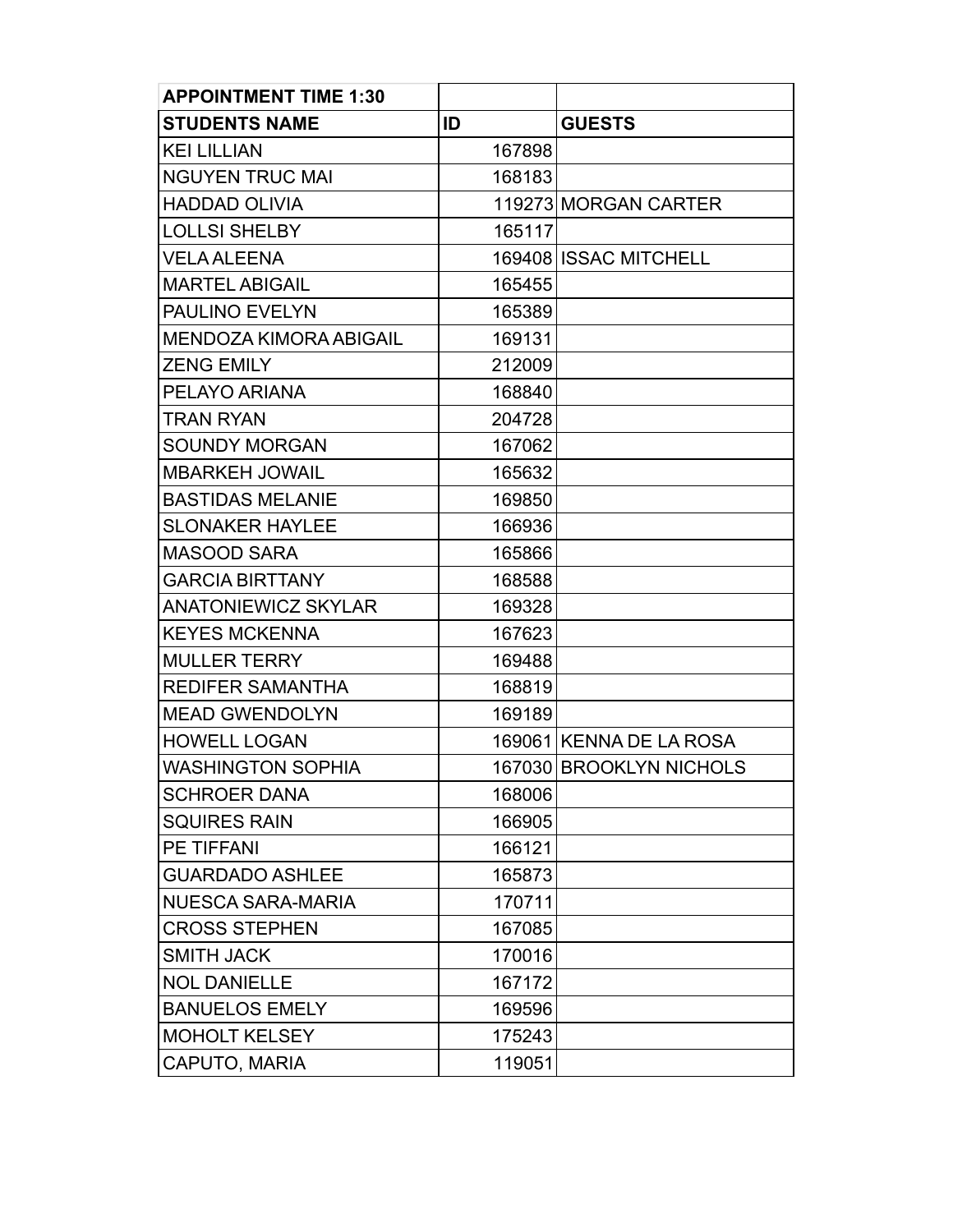| <b>APPOINTMENT TIME 2:00</b> |        |                         |  |
|------------------------------|--------|-------------------------|--|
| <b>STUDENT NAME</b>          | ID     | <b>GUESTS</b>           |  |
| <b>MARTINEZ, ANNETTE</b>     |        | 119456 FABIAN RECENDEZ  |  |
| LOPEZ, FATIMA                | 119432 |                         |  |
| AMOR, ISAAC                  | 120960 |                         |  |
| <b>GARCIA, VICTORIA</b>      | 168128 |                         |  |
| MAYORAL, KAYLA               |        | 119471 JOE QUINTANILLA  |  |
| SIMPSON, NATALIA             | 119709 |                         |  |
| <b>MORRIS, MALIK</b>         | 119509 |                         |  |
| ARROYO, ALYSSA               | 988621 |                         |  |
| ROMAN, JORGE                 | 118930 |                         |  |
| HERNANDEZ, LEONARDO          | 119316 |                         |  |
| CRUZ, ELY                    | 119115 |                         |  |
| LOPEZ, KAILA                 | 119433 |                         |  |
| <b>LARES, ISABELLA</b>       |        | 119402 JONATHAN VAZQUEZ |  |
| <b>GRIJALVA, MICHAEL</b>     | 119264 |                         |  |
| <b>FIELDS, MALACHI</b>       | 119189 |                         |  |
| VELASQUEZ FIGUEROA, ABRA     | 123940 |                         |  |
| PINA, BRIANNA                | 169505 |                         |  |
| SILVA PRADO, ITZEL           |        | 119707 METZLI SILVA     |  |
| <b>MEDINA, ASHLEY</b>        | 123505 |                         |  |
| EDWARDS, JAMAL               | 119159 |                         |  |
| <b>BAMGBOYE, RYAN</b>        | 118984 |                         |  |
| NUNEZ, SAMANTHA              | 167461 |                         |  |
| RUSH, ELIJAH                 |        | 119947 ASHTON SMOOT     |  |
| <b>ALVAREZ, ADRIAN</b>       | 118652 |                         |  |
| <b>GONZALEZ, ISSAC</b>       | 123579 |                         |  |
| <b>REYES, ANTHONY</b>        | 119620 |                         |  |
| MAYORAL, KAITLYN             | 166778 |                         |  |
| MOSELEY, DOMINIC             | 119512 |                         |  |
| <b>GARCIA, ALEJANDRA</b>     | 119908 |                         |  |
| ALLEN, NATHANIEL             | 119897 |                         |  |
| <b>RISSLING SUMMER</b>       | 988676 |                         |  |
| <b>CASTILLO ERICK</b>        | 119064 |                         |  |
| <b>BOBOLA, JOHN</b>          |        | 168474 FERNANDA LOURGA  |  |
| ELITZER, JOSHUA              |        | 119163 EMMA LEEJAY      |  |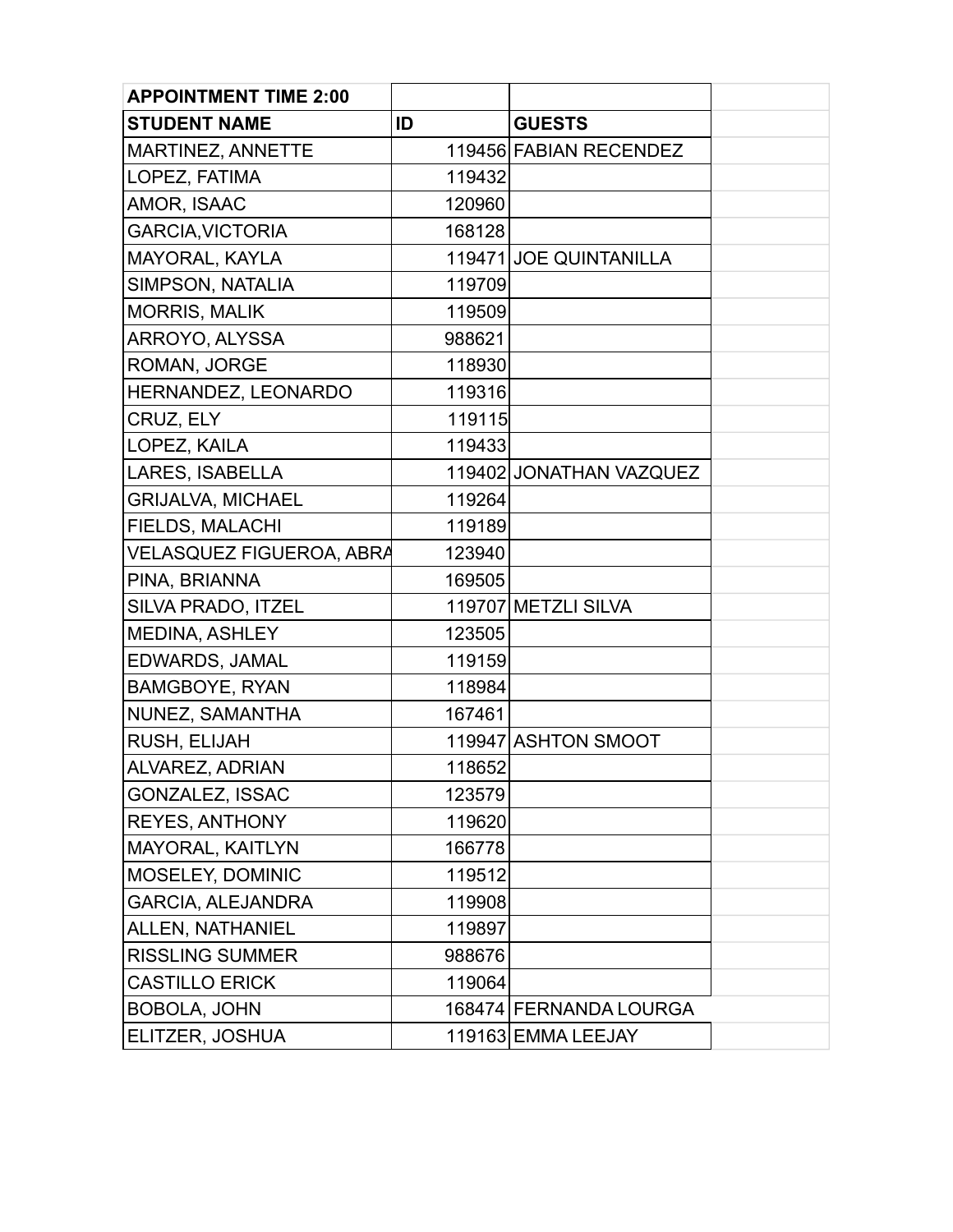| <b>APPOINTMENT TIME 2:00</b> |        |                            |
|------------------------------|--------|----------------------------|
| <b>STUDENT NAME</b>          | ID     | <b>GUESTS</b>              |
| <b>JUVE, BROOKLYN</b>        |        | 123021 NICOLE EARL         |
| PARK, JOOEUN                 |        | 119564 CALI FELKINS        |
| RAMIREZ, MIKAELA             | 117701 |                            |
| LAZAR, JULIANA               |        | 169605 MADISON DICOB       |
| VALDEZ, ABELARDO             | 119783 |                            |
| <b>GARIBAY, ALEXIS</b>       | 167189 |                            |
| <b>ALARCON, JOSHUA</b>       | 118945 |                            |
| <b>MICKEY, KATE</b>          |        | 988662 KIMBERLY FRYER      |
| CORTEZ, RICARDO              | 117440 |                            |
| SANDOVAL, JACOB              |        | 117901 MARKELL BELLOWS     |
| <b>RICHARDS, AUSTIN</b>      | 124800 |                            |
| <b>BORQUEZ, MELANIE</b>      |        | 117384 ISABELLA ARIZMENDIS |
| <b>SOLIMAN, NEVEEN</b>       | 176199 |                            |
| <b>BENAVIDEZ, AVA</b>        | 170721 |                            |
| <b>SKELTON, KYLEE</b>        | 170714 |                            |
| PULIDO, SAVANNAH             | 169673 |                            |
| <b>KERSEY, SARA</b>          | 170716 |                            |
| <b>LUCAS, LINDSAY</b>        | 170709 |                            |
| MAKI, HAYLEY                 | 170713 |                            |
| SAMULDE, ISABELLA            | 167087 |                            |
| <b>BURGETT, JONATHAN</b>     |        | 120792 MATHEW AVILA        |
| FERNANDEZ, SHANE             | 167024 |                            |
| KONYA, JACOB                 | 166223 |                            |
| MANZO, ISAAC                 | 167982 |                            |
| <b>URBI, NINO</b>            | 169977 |                            |
| <b>REESE, SETH</b>           | 121902 |                            |
| JORDAN, BROOKLYN             |        | 100319 DANIEL PUEBLA       |
| <b>OZIEMKOWSKI, MACY</b>     |        | 168516 Mathew Avila        |
| DUARTE, NATHAM               |        | 119150 SADEE DUARTE        |
| <b>TEMONTI, MARK</b>         | 167914 |                            |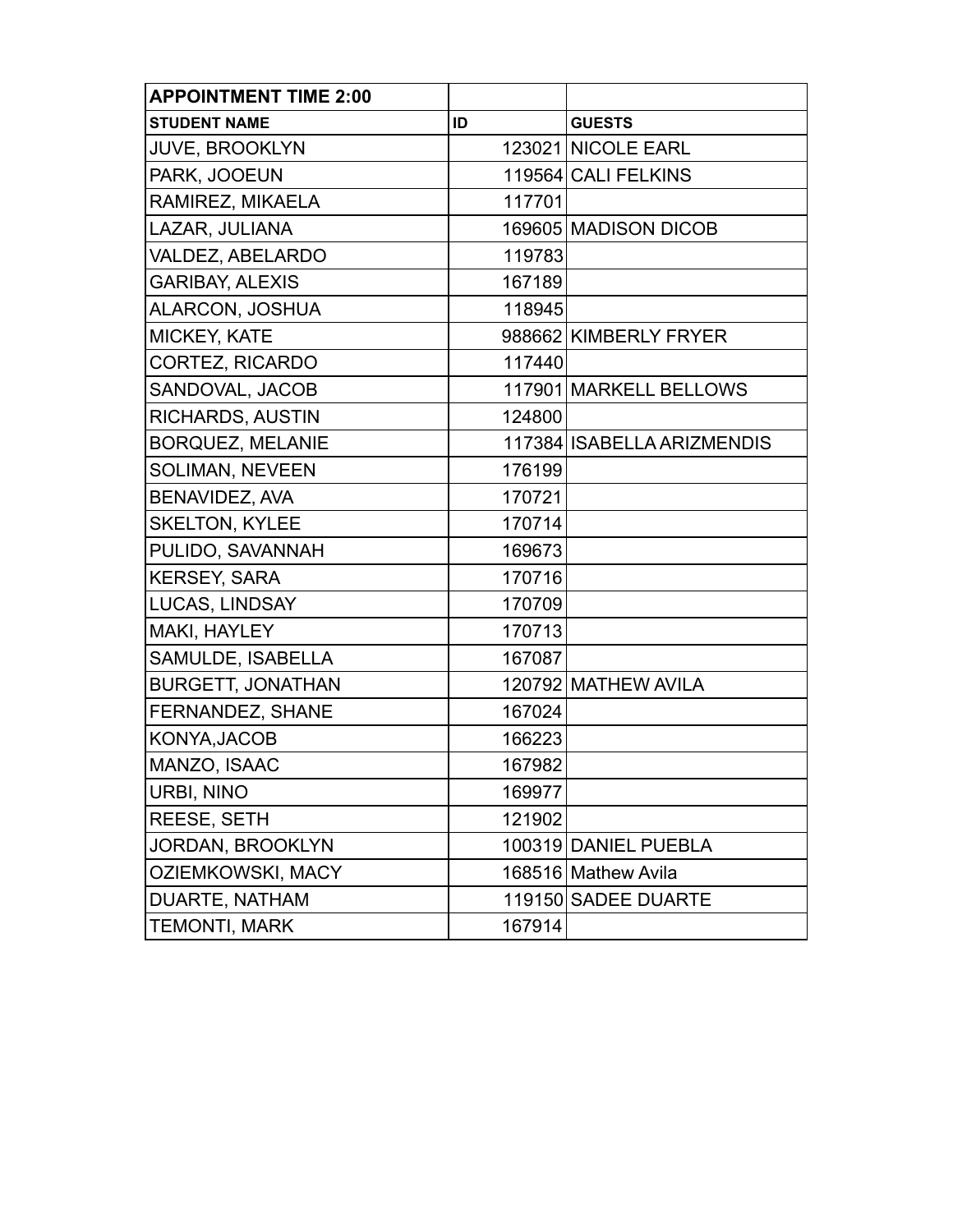| <b>APPOINTMENT TIME 2:30</b> |        |                          |
|------------------------------|--------|--------------------------|
| <b>STUDENTS NAME</b>         | ID     | <b>GUESTS</b>            |
| <b>FIRTH, ELYANA</b>         | 123174 |                          |
| <b>HERNANDEZ, NAOMI</b>      | 204591 |                          |
| <b>WELLS, JASON</b>          | 119819 |                          |
| LOPEZ, NATALIA               | 119434 |                          |
| <b>KNIGHT, KELLY</b>         | 119393 |                          |
| DANG, LANA                   | 119125 |                          |
| CAMPBELL, TAHLIA             | 204510 |                          |
| <b>MCPHERSON, KAITLIN</b>    |        | 204510 AIYANA BOYD       |
| MARINO, TRINITY              | 165478 |                          |
| MAYO, ALEXANDRIA             | 119470 |                          |
| RADFORD, PAYNE               | 119612 |                          |
| <b>KLUNDT, TANNER</b>        | 119391 |                          |
| CRUZ, LARA                   | 119116 |                          |
| CAMPOS, DAKOTA               | 119047 |                          |
| NORIEGA, JOSUE               | 212227 |                          |
| DOUNG, DINH                  | 119154 |                          |
| OCAMPO, VANESSA              | 119539 |                          |
| ROSARIO, GARDENIA            | 119657 |                          |
| <b>ENGLISH, PARTICIA</b>     | 119169 |                          |
| PALMER, ETHAN                | 122590 |                          |
| <b>BERNATT, MADELEINE</b>    | 119008 |                          |
| ELIZONDO, NATALIA            | 119164 |                          |
| <b>HERNANDEZ, VICTORIA</b>   | 119321 |                          |
| <b>GUTIERREZ, CATHERINE</b>  |        | 119270 ALAINA MORENO     |
| <b>STEVENS, ASHLEY</b>       |        | 119951 HANNAH POETZ      |
| PORRES, JASMINE              | 119599 |                          |
| <b>BRONSON, BRODY</b>        | 100742 |                          |
| BALAYAN, ANTHONY             | 123577 |                          |
| ODEN JESSE119541             | 119541 |                          |
| <b>MCCLENDON, CHARLES</b>    |        | 119473 MATTHIAS ALISON   |
| PALACIOS, DARLENE            |        | 119562 GABRIELA PALACIOS |
| <b>ESTRADA, JOCELINE</b>     | 119177 |                          |
| <b>TAKSONY CARTER</b>        |        | 211714 DANIELLE KADLEC   |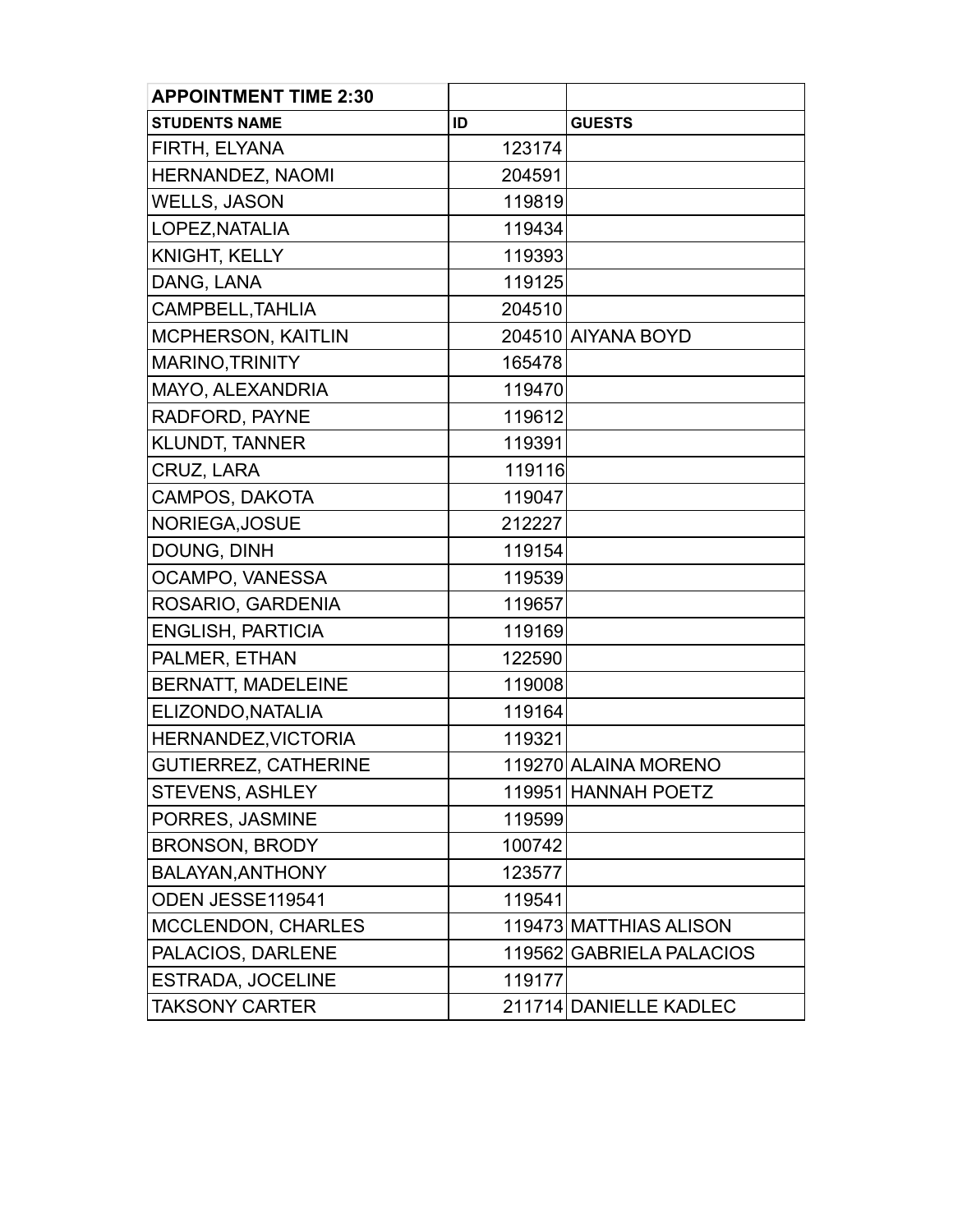| <b>APPOINTMENT TIME 2:30</b> |        |                          |  |
|------------------------------|--------|--------------------------|--|
| <b>STUDENTS NAME</b>         | ID     | <b>GUESTS</b>            |  |
| NOYOLA, SAMATHA              |        | 123759 NATHALY HERNANDEZ |  |
| <b>ISLAS, BRISA</b>          | 119348 |                          |  |
| RUIZ, RAVEN                  | 119665 |                          |  |
| <b>GARCIA, ASLIN</b>         | 119225 |                          |  |
| CARDENAS, MIRANDA            | 119054 |                          |  |
| GALVEZ, SHANNON              | 119218 |                          |  |
| YANG, SOPHIA                 | 119848 |                          |  |
| YANG, JASON                  | 119847 |                          |  |
| ABOH, EMMANUELA              | 212552 |                          |  |
| SMART STEWART, VIVIAN        | 119713 |                          |  |
| SALCEDO, ELIAS               | 119669 |                          |  |
| IBARRA, CINDY                | 119346 |                          |  |
| PERKINS, DENZEL              | 119582 |                          |  |
| JAVIER, ERICA                | 119353 |                          |  |
| CORTEZ, ELENA                | 117043 |                          |  |
| BANZUELA, GELZEY             | 119899 |                          |  |
| RAMOS, CESAR                 | 116727 |                          |  |
| DIAZVALLE, ALEXANDER         | 119141 |                          |  |
| GRANADOS, JAX                | 165071 |                          |  |
| MARIA, MADISON               | 165839 |                          |  |
| VALDIVIA, ELVIA              | 167365 |                          |  |
| VALDIVIA, LEAH               | 166117 |                          |  |
| ORTIZ, OSCAR                 | 170049 |                          |  |
| RAWLINGS, BLAKE              | 168665 |                          |  |
| VALENZUELA, NOAH             | 165939 |                          |  |
| CUEVAS, NEHEMIAH             |        | 176134 ANTHONG POWELL    |  |
| <b>RUIZ, RUBEN</b>           | 165041 |                          |  |
| EDDY, RYAN                   | 167005 |                          |  |
| REAVES, NATALIE              | 166969 |                          |  |
| MILLER, CHRISTOPHER          | 165439 |                          |  |
| VAN HOLTON, DYLAN            | 165921 |                          |  |
| ESCOBAR, NATHAN              | 168957 |                          |  |
| ALATORRE, JACOB              |        | 167819 ARIANA WILTER     |  |
| DAVISON, JAIUS               | 168910 |                          |  |
| LARSON, AUROA                | 117920 |                          |  |
| NATHANIEL OKELUE             | 119546 |                          |  |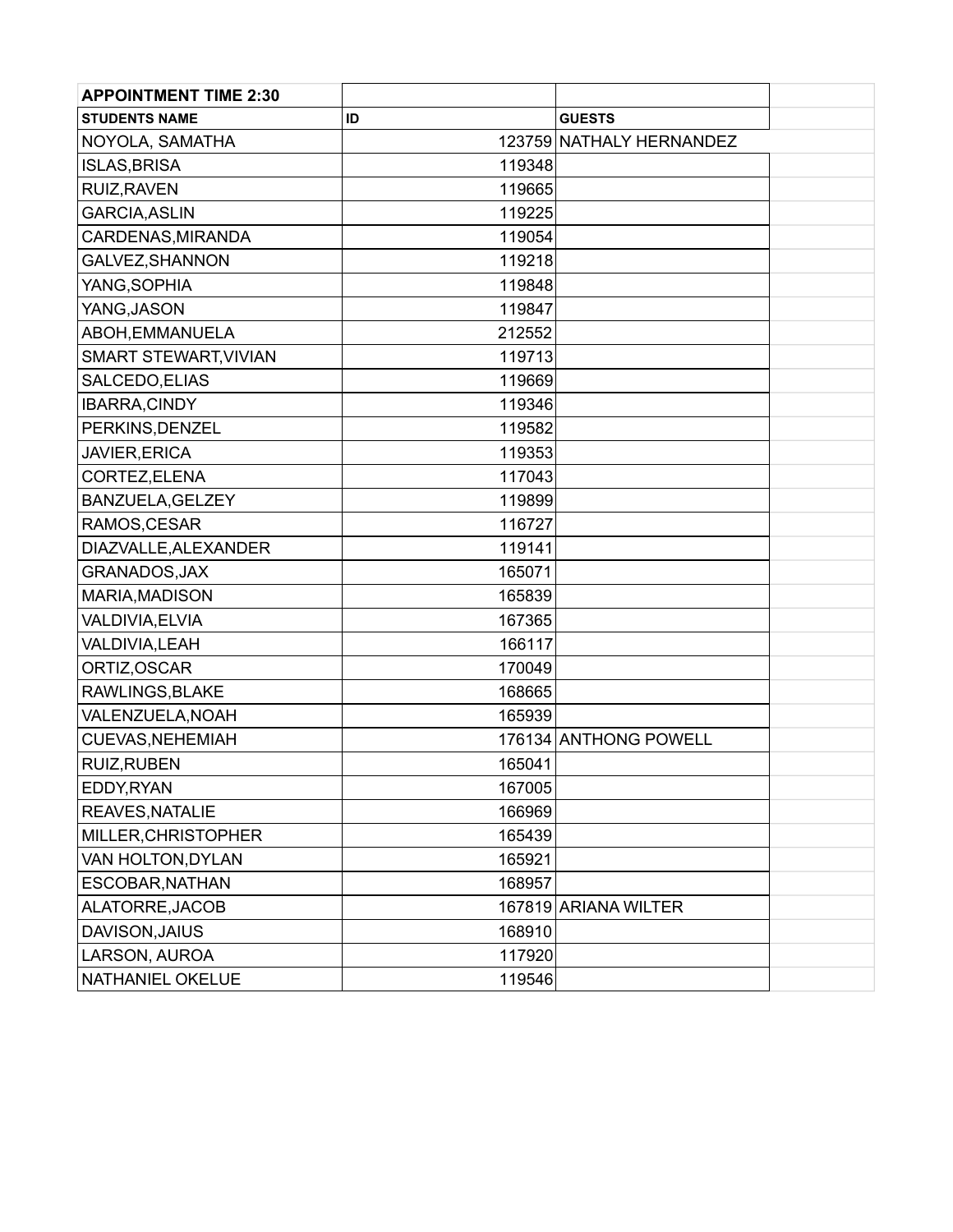| <b>APPOINTMENT TIME 3:00</b>   |        |                         |
|--------------------------------|--------|-------------------------|
| <b>STUDENTS NAME</b>           | ID     | <b>GUESTS</b>           |
| <b>CAMILE SEVILLA</b>          |        | 119700 NICOLAS BARRIS   |
| <b>WESTLY WIBOWO</b>           | 119828 |                         |
| RANGSEYLYMA KHORTH             | 122982 |                         |
| <b>MARCUS BONNER</b>           | 119015 |                         |
| <b>MALIKA CHEEMA</b>           | 119081 |                         |
| <b>ERIC DEL TORO HERNANDEZ</b> | 119131 |                         |
| <b>BAILEY LEE</b>              | 123477 |                         |
| <b>ISABEL PASTORA</b>          | 123030 |                         |
| ALYSSA HERNANDEZ               | 119308 |                         |
| <b>ALEXIS MENOR</b>            | 119487 |                         |
| <b>BREANNA HERNANDEZ</b>       | 165530 |                         |
| <b>MEGABN DESCHENES</b>        |        | 119136 RYAN FERRAND     |
| <b>AMBER LAW</b>               | 119927 |                         |
| <b>ANAIYAH JONES</b>           | 119366 |                         |
| <b>EDWARD LEE</b>              |        | 119412 Matthias Allison |
| <b>RENNE CHOWDHRY</b>          | 119085 |                         |
| SOPHIA ROCHA                   | 119641 |                         |
| <b>PATRICK [PARK</b>           | 119565 |                         |
| <b>ALEX KIM</b>                | 119386 |                         |
| <b>OM BABOOLALL</b>            | 118978 |                         |
| TANISHA ALAM                   | 118943 |                         |
| <b>ASHNA PRADHAN</b>           | 119603 |                         |
| <b>EMILY SCHNEIDER</b>         | 119692 |                         |
| <b>DESTINY SOLIS</b>           | 119724 |                         |
| <b>HELEN CHANG</b>             | 119075 |                         |
| <b>ANAYA JENSEN</b>            |        | 119921 PANE PHILLIPS    |
| ALEXA BETWARDA                 | 119009 |                         |
| <b>TORI GOMEZ</b>              | 119249 |                         |
| <b>ELIZABETH LEWELLING</b>     | 119414 |                         |
| <b>ABBY ROSALES</b>            | 168153 |                         |
| <b>BRYAN GOMEZ</b>             | 119247 |                         |
| <b>KIANA HENRIQUEZ</b>         | 119298 |                         |
| <b>EDGAR HEBMANN</b>           | 119292 |                         |
| <b>KTELYN FLANNERY</b>         | 119907 |                         |
| <b>BRANDON KIM</b>             | 119387 |                         |
| <b>BRYNN GEORGE</b>            | 123166 |                         |
| <b>STEVIE BROOKS</b>           |        | 119031 KELSEY CANO      |
| <b>MALIA NAKAGAWA</b>          | 119523 |                         |
| <b>MEDRANO MATHEW</b>          | 175808 |                         |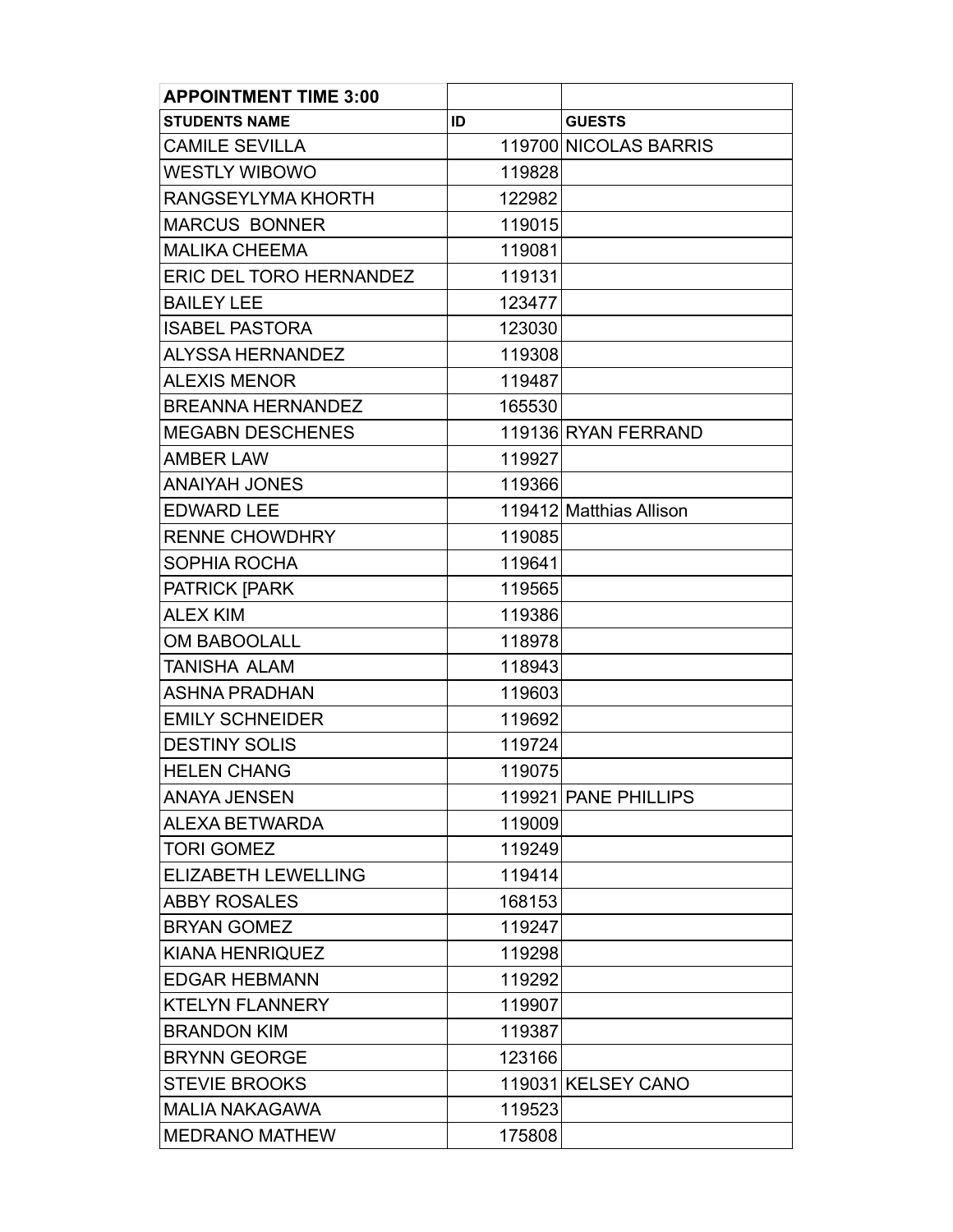| <b>APPOINTMENT TIME 3:00</b>  |        |                            |
|-------------------------------|--------|----------------------------|
| <b>STUDENTS NAME</b>          | ID     | <b>GUESTS</b>              |
| <b>EVAN KURIAN</b>            | 119924 |                            |
| <b>AYSHA COLEMAN</b>          | 123297 |                            |
| <b>JESSE ARIAS</b>            | 118964 |                            |
| <b>CHARLES BECK</b>           | 118998 |                            |
| NATHAN VANDIVER               | 168038 |                            |
| <b>BRYNN CARAMO</b>           | 119052 |                            |
| <b>JAYDEN WHITE</b>           | 119824 |                            |
| <b>ISAIAH TORRES MARTINEZ</b> | 119764 |                            |
| <b>DAN TRAN</b>               | 119770 |                            |
| <b>BREANNEN BUEINA</b>        |        | 119039 MADYSON PRAEUNER    |
| <b>SADIE SHERMAN</b>          | 165489 |                            |
| <b>TYLER MARTINO</b>          |        | 101755 BELLA WHITE WATTS   |
| <b>KINZ PALMA</b>             | 119884 |                            |
| <b>FROZINA LUKE</b>           | 122886 |                            |
| <b>DUFFIN CADIN</b>           | 119151 |                            |
| <b>ZINDLER AMAYA</b>          | 119854 |                            |
| <b>MCFARLAND NICHOLAS</b>     | 199475 |                            |
| <b>CASTILLO VLADIMIR</b>      | 119066 |                            |
| <b>BRADSHAW EMMA</b>          | 119024 |                            |
| <b>BEARD BENJAMIN</b>         | 118996 |                            |
| <b>GERA ANDREW</b>            |        | 119237 CASSIDY MITCHELL    |
| <b>MAC CHASE</b>              | 119441 |                            |
| <b>VANDERLIP DALLAS</b>       | 119786 |                            |
| <b>THOMAS JORAN</b>           |        | 119755 AVA COX             |
| PERITO FAITH                  | 119411 |                            |
| <b>BARNES TUCKER</b>          | 118991 |                            |
| <b>PRAEUNER PRICYLLA</b>      |        | 119604 SIDON ELLYSON       |
| <b>SELSOR DECLAN</b>          | 119699 |                            |
| <b>SAMNO ISAIAH</b>           | 119889 |                            |
| <b>POWERS DRAKE</b>           |        | 165471 JOHNNY CARRASQUILLO |
| <b>VIDEZ ISLAS FRANCISCO</b>  | 213024 |                            |
| <b>CATHCART COLIN</b>         |        | 169354 Aleena GALVIN       |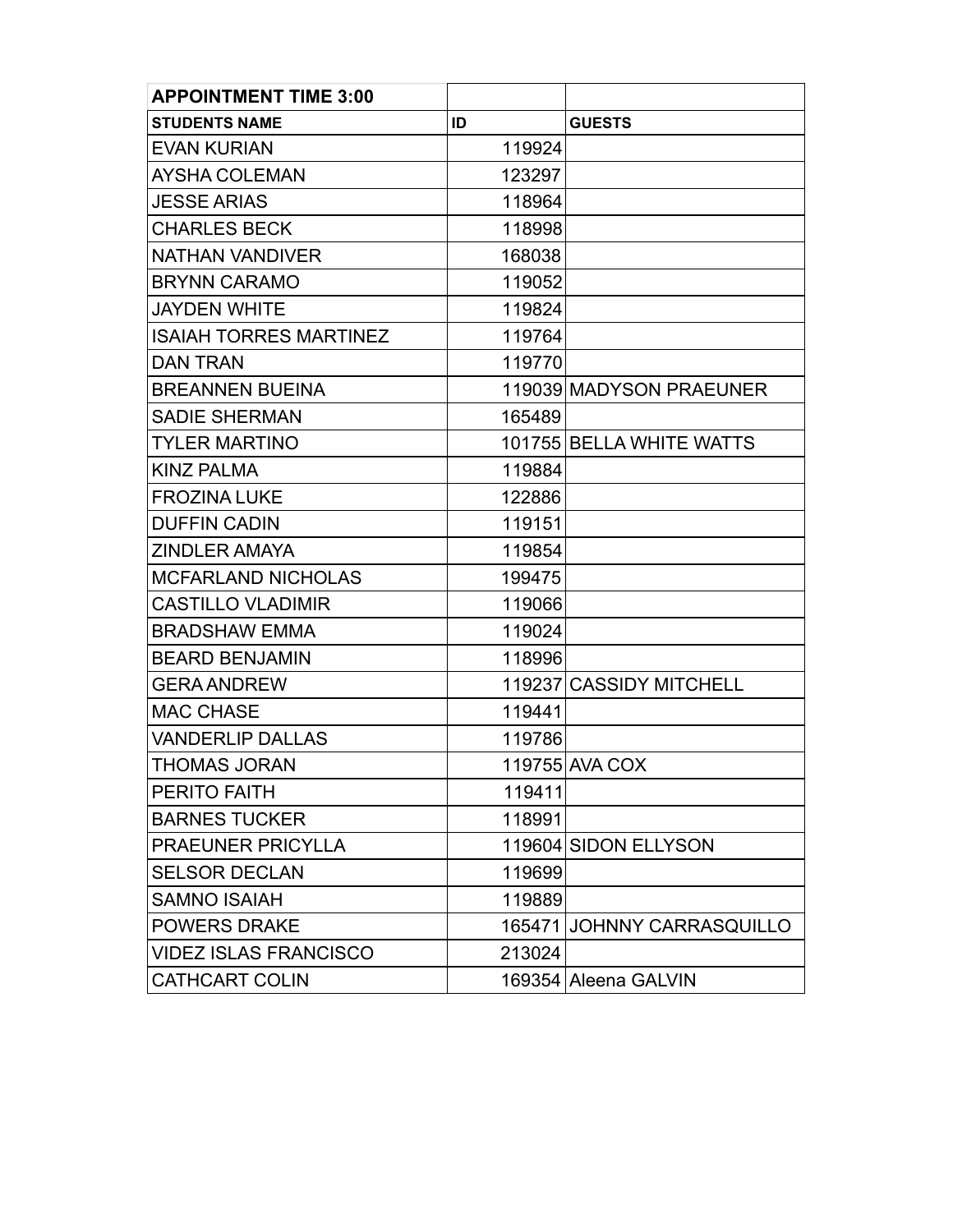| <b>APPOINTMENT TIME 3:00</b> |        |                           |
|------------------------------|--------|---------------------------|
| <b>STUDENTS NAME</b>         | ID     | <b>GUESTS</b>             |
| <b>WILSON MAKIYAH</b>        | 119835 |                           |
| <b>WESLEY RACQUEL</b>        | 119821 |                           |
| <b>RUCKER FARRAH</b>         |        | 119663 JENISE VALLADARES  |
| <b>BADILLO MAYA</b>          |        | 118979 MARIAHLYNN WOLFOLK |
| <b>ANEZQUITA DIDIER</b>      | 118955 |                           |
| <b>ECHANIQUE NOAH</b>        |        | 119158 ROBERTA WOOD       |
| <b>BONILLA KEVEN</b>         | 119014 |                           |
| <b>JACKSON ALEXIS</b>        | 100316 |                           |
| <b>DOERR KATY</b>            | 119145 |                           |
| <b>NAVA BRANDON</b>          | 119526 |                           |
| <b>VERDIN ISABELLA</b>       | 166794 |                           |
| <b>MACEDO ILEANA</b>         | 199442 |                           |
| <b>LAUTERIO TAHNI</b>        |        | 119406 SARINA ABRIL       |
| <b>ESCOBAR BELLA</b>         |        | 119175 NATALIA HERNANDEZ  |
| <b>ABEL JORDAN</b>           | 170062 |                           |
| <b>TONDRO MADISON</b>        | 119763 |                           |
| <b>MCKEEVER TYLEN</b>        | 117624 |                           |
| <b>MURRIA SEQUOIA</b>        | 119521 |                           |
| <b>WOODS AMARION</b>         | 119842 |                           |
| <b>ROMERO LIULY</b>          | 175742 |                           |
| <b>CRAWDORD CHALIN</b>       | 117048 |                           |
| <b>WILLIAMS NICHOLAS</b>     | 119832 |                           |
| RODRIGUEZ LINDSEY            | 119645 |                           |
| <b>DOANE LAUREN</b>          | 100295 |                           |
| <b>JACKSON MORGAN</b>        | 100317 |                           |
| <b>Odums Kennedy</b>         |        | 119543 Zenian Ellsworth   |
| <b>Ortiz Alexiz</b>          | 175013 |                           |
| FITZGERALD, CLAIRE           |        | 119196 NATALIE, CARAM     |
| <b>CIMMARUSTI, KAITLYN</b>   | 100287 |                           |
| <b>ACUNA, VINCENT</b>        | 169601 |                           |
| CARAM, MATTHEW               | 166975 |                           |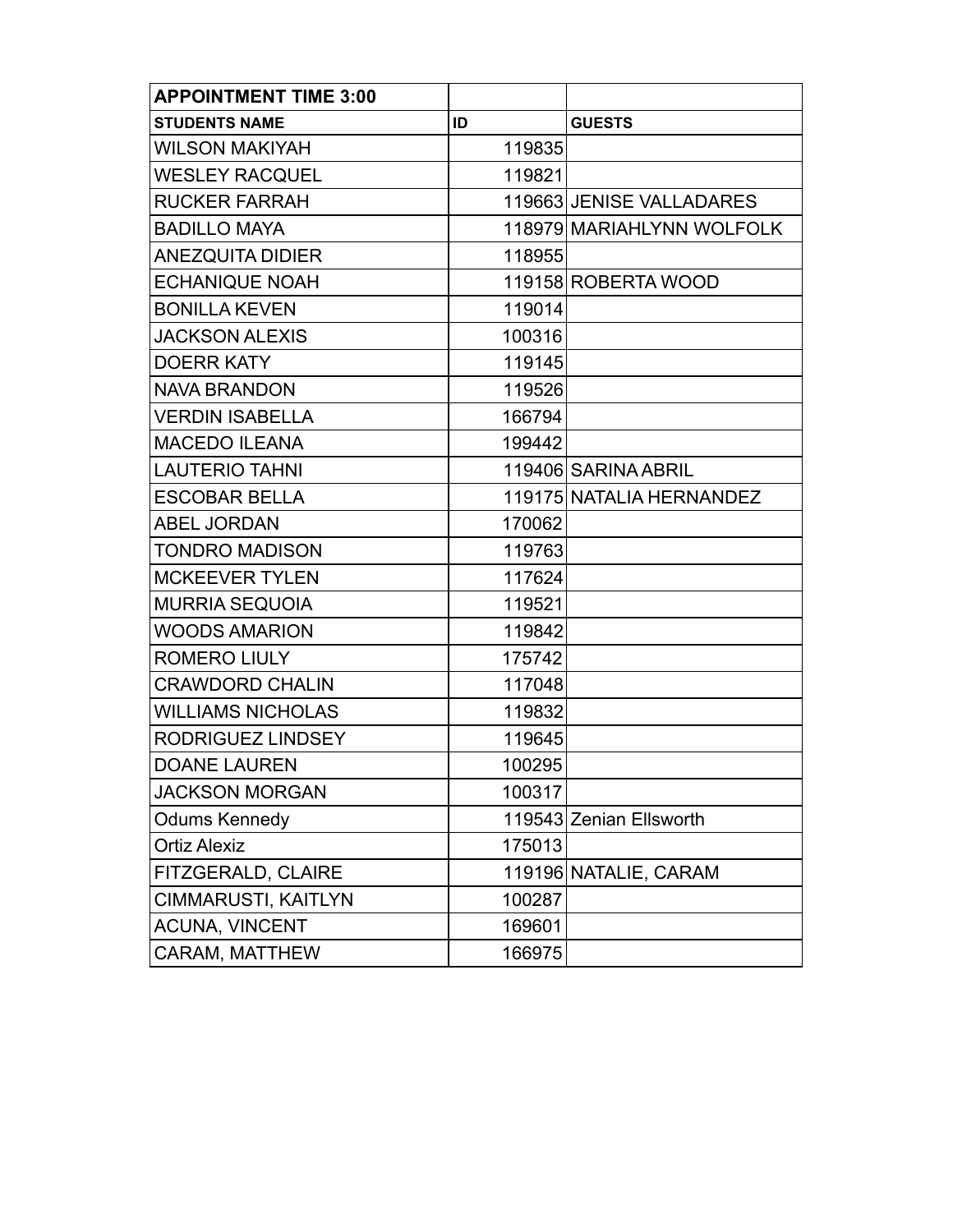| <b>APPOINTMENT TIME 3:30</b> |        |                           |
|------------------------------|--------|---------------------------|
| <b>STUDENTS NAME</b>         | ID     | <b>GUESTS</b>             |
| <b>RYU FRANCESCA</b>         |        | 169551 ASHLEY KWAN        |
| <b>KIM BRIAN</b>             | 168149 |                           |
| <b>LACY DILLAN</b>           | 169350 |                           |
| <b>AVILUCEA SAMUEL</b>       |        | 165718 TYLER HTUT         |
| <b>ISLAM SYED</b>            | 167401 |                           |
| <b>KUMAR NILESH</b>          | 170227 |                           |
| <b>OBREGON HAILEY</b>        |        | 165990 CHARLES LIGGINS    |
| <b>MARAVILLLA JASMIN</b>     | 168569 |                           |
| <b>CONDOLL TAELYNN</b>       | 166815 |                           |
| <b>DAVIS DORSEY</b>          | 166765 |                           |
| <b>HARDANI BENJAMIN</b>      | 170228 |                           |
| <b>GREG ELYSA</b>            | 175298 |                           |
| <b>MORRIS AMBER</b>          | 168710 |                           |
| <b>HODGES ENDIA</b>          |        | 168227 ALEXANDRA ESPINOZA |
| <b>IVERSON BRITTON</b>       | 169874 |                           |
| <b>GONZALEZ ELLIANA</b>      | 165239 |                           |
| <b>MINGO MYA</b>             | 170233 |                           |
| <b>FAULK GRACE</b>           | 165438 |                           |
| <b>SHAHBAZYAN ANDRE</b>      | 167248 |                           |
| <b>ANGUIANO URIA EUNATE</b>  | 213298 |                           |
| <b>SMITH ISABELLA</b>        | 169646 |                           |
| <b>CAMPUS HEATHER</b>        | 169531 |                           |
| <b>LEE DOMINICK</b>          |        | 168179 ASHLYN PARISI      |
| <b>GALINDO ANDREW</b>        | 170008 |                           |
| <b>SWANER GUS</b>            | 107266 |                           |
| <b>REDDEMANN LOGAN</b>       | 170815 |                           |
| <b>LANG CHARLES</b>          | 123503 |                           |
| STEINHURST JAYDEN            |        | 119737 BEAU PARISI        |
| <b>STEED NICHOLAS</b>        |        | 165831 SKYLER BILLIPS     |
| FITZGERALD JOHN              | 200066 |                           |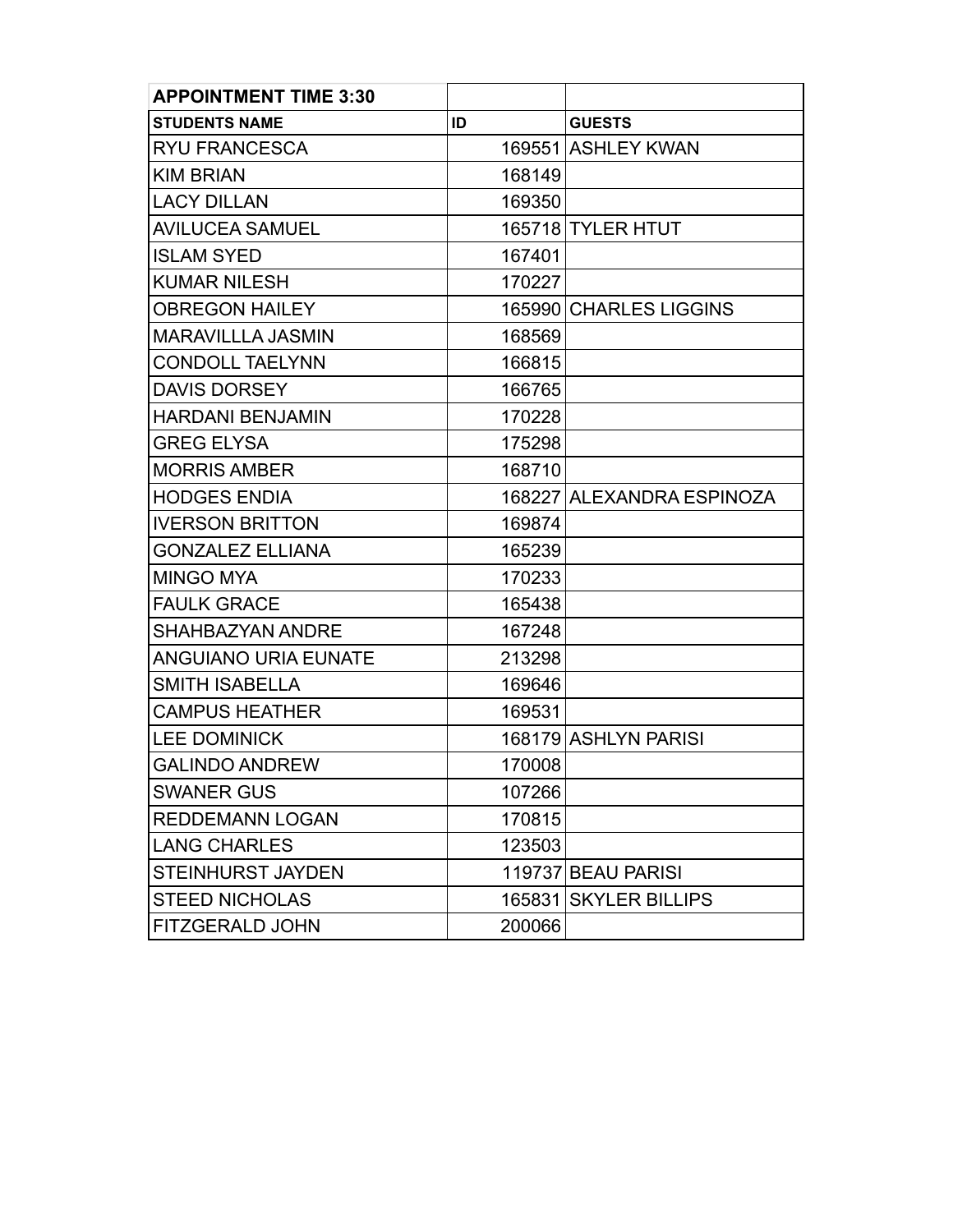| <b>APPOINTMENT TIME 3:30</b> |         |                               |
|------------------------------|---------|-------------------------------|
| <b>STUDENTS NAME</b>         | ID      | <b>GUESTS</b>                 |
| PIERCE, NYELIE               | 100481  |                               |
| MARTINEZ, MICHELLE           |         | 119461 MERDRANO, ALEX         |
| DOLCE, AUDU                  |         | 118967 KAYLA, HILL            |
| GONZALES, Kainani            |         | 119909 SAMANTHA HANGROVE      |
| ALVARADO, ANGELINA           | 175423  |                               |
| PERTONI, JOHNNY              | 119587  |                               |
| <b>TCEPPER, ANDREW</b>       | 168059  |                               |
| DAVIS, SARA                  | 123221  |                               |
| MANCILLA, LOLA               | 165774  |                               |
| <b>GURR, JAMES</b>           | 119269  |                               |
| MURPHY, EMMA                 | 123479  |                               |
| MICHAEL, ALDRIDGE            | 1698816 |                               |
| <b>WALDEN, RAEDEN</b>        | 168523  |                               |
| ESPINOZA, JESUS              | 213914  |                               |
| <b>GUZMAN, LUCIANO</b>       | 166411  |                               |
| NICHOLS, JASON               | 167047  |                               |
| <b>GARCIA, ERIC</b>          | 119226  |                               |
| OROZCO, SHANNELL             | 169958  |                               |
| MATIG, BOGHOS, KYLIE         | 119465  |                               |
| RIVERA BARBOZA, ARLENE       | 119636  |                               |
| SHAID, IQRA                  | 119704  |                               |
| <b>BALLESTEROS, DANIELLE</b> | 174626  |                               |
| <b>DOUGHERTY JAISE</b>       | 119146  |                               |
| <b>LOCKETT AMIRAH</b>        | 119423  |                               |
| <b>BROWN, EMANI</b>          | 175711  |                               |
| ALEXANDER, CRUZ              | 119113  |                               |
| MAYNARD, GABRIEL             | 119469  |                               |
| FRIEND, ANICIA EVE           | 117506  |                               |
| SHIELDS, KAILYNN             |         | 166915 ALEYSSA COLEMAN        |
| <b>VASQUEZ KALEB</b>         | 119955  |                               |
| <b>MCGEE MIKENZI</b>         | 170004  |                               |
| <b>JARQUIN, JASON</b>        | 119352  |                               |
| RUVALCABA BANCALARI, DESI    | 119666  |                               |
| REYNAGA, BRIAN               | 119626  |                               |
| BORG, LOGAN                  | 119020  |                               |
| <b>ADAMS, MACY</b>           |         | 167584 GRACE ADAMS            |
| <b>BRADY, GLORIA</b>         | 166588  |                               |
| HALLMAN, ELENA               | 169342  |                               |
| <b>GARNER, JUSTIN</b>        | 119230  |                               |
| <b>KIRBY SARAH</b>           |         | 169597 Josue Gandara-Reichert |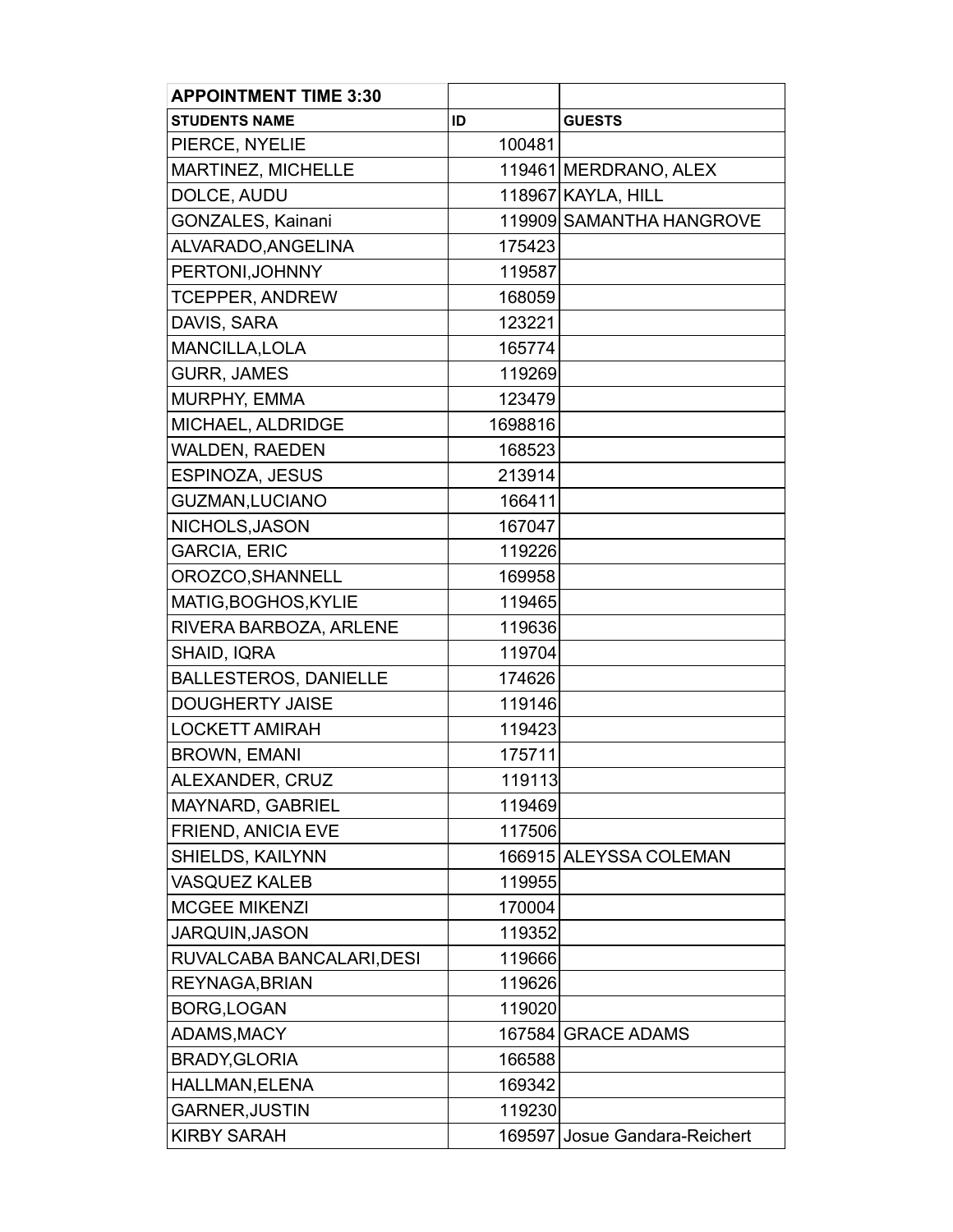| <b>APPOINTMENT TIME 4:00</b>   |        |                       |
|--------------------------------|--------|-----------------------|
| <b>STUDENTS NAME</b>           | ID     | <b>GUESTS</b>         |
| <b>GONZALEZ, JUAN</b>          | 170424 |                       |
| SALGADO, JORDAN                | 170601 |                       |
| <b>GAGE CAMBREE</b>            | 100303 |                       |
| <b>CRABBE, NORA</b>            | 120283 |                       |
| <b>WOODHULL, FAITH</b>         | 119841 |                       |
| LEWIS, NICOLE                  | 119416 |                       |
| <b>METS, ALBERT</b>            | 119940 |                       |
| MARZOCCHETTI, MIA              | 119464 |                       |
| VARGAS, DIEGO                  | 119792 |                       |
| OJEDA, MAKAYLA                 | 119943 |                       |
| <b>WINCHELL, LEAH</b>          | 119838 |                       |
| <b>BUTLER, BRENNA</b>          | 119043 |                       |
| <b>AUSBY, AMIRA</b>            | 118968 |                       |
| <b>KELPIS, BROOKE</b>          | 119381 |                       |
| OGEBE, MIA                     | 119544 |                       |
| <b>SKIDMORE, LOGAN</b>         | 119711 |                       |
| <b>WALLACE, ALANA</b>          | 119806 |                       |
| HAMBY, NICOLE                  | 119277 |                       |
| ZACKARY, HOEKMAN               | 213807 |                       |
| <b>BRIONES, RILEY</b>          | 119029 |                       |
| SMITHLEY, KAI                  | 119720 |                       |
| <b>MATTIG BOGHOS, JOLIE</b>    |        | 169582 JASON ASCENCIO |
| LEUGUE NOUDJEU, ANGE IMELDA    | 169016 |                       |
| <b>CHURCH, ANDREW</b>          | 119087 |                       |
| STREAN, DAVID                  | 169235 |                       |
| <b>FERRER, ANTOINETTE</b>      | 168900 |                       |
| PEREZ CHRISTOPHER              |        | 168655 EMELY BURATUS  |
| <b>CAVANAUGH RYAN</b>          | 212176 |                       |
| <b>VELOZ SAVANNAH</b>          | 168636 |                       |
| <b>FIELDS MICHAEL</b>          | 119190 |                       |
| <b>KING ISAIAH</b>             | 120810 |                       |
| <b>MARTINEZ MORA STEPHANIE</b> | 166067 |                       |
| <b>JAVALERA ANGEL</b>          | 166858 |                       |
| <b>CORAHAM TEVAWGUN</b>        |        | 119260 DAVID PITTACK  |
| <b>WRIGHT PAYTON</b>           | 166639 |                       |
| <b>ENOS, CHRISTIAN</b>         | 119170 |                       |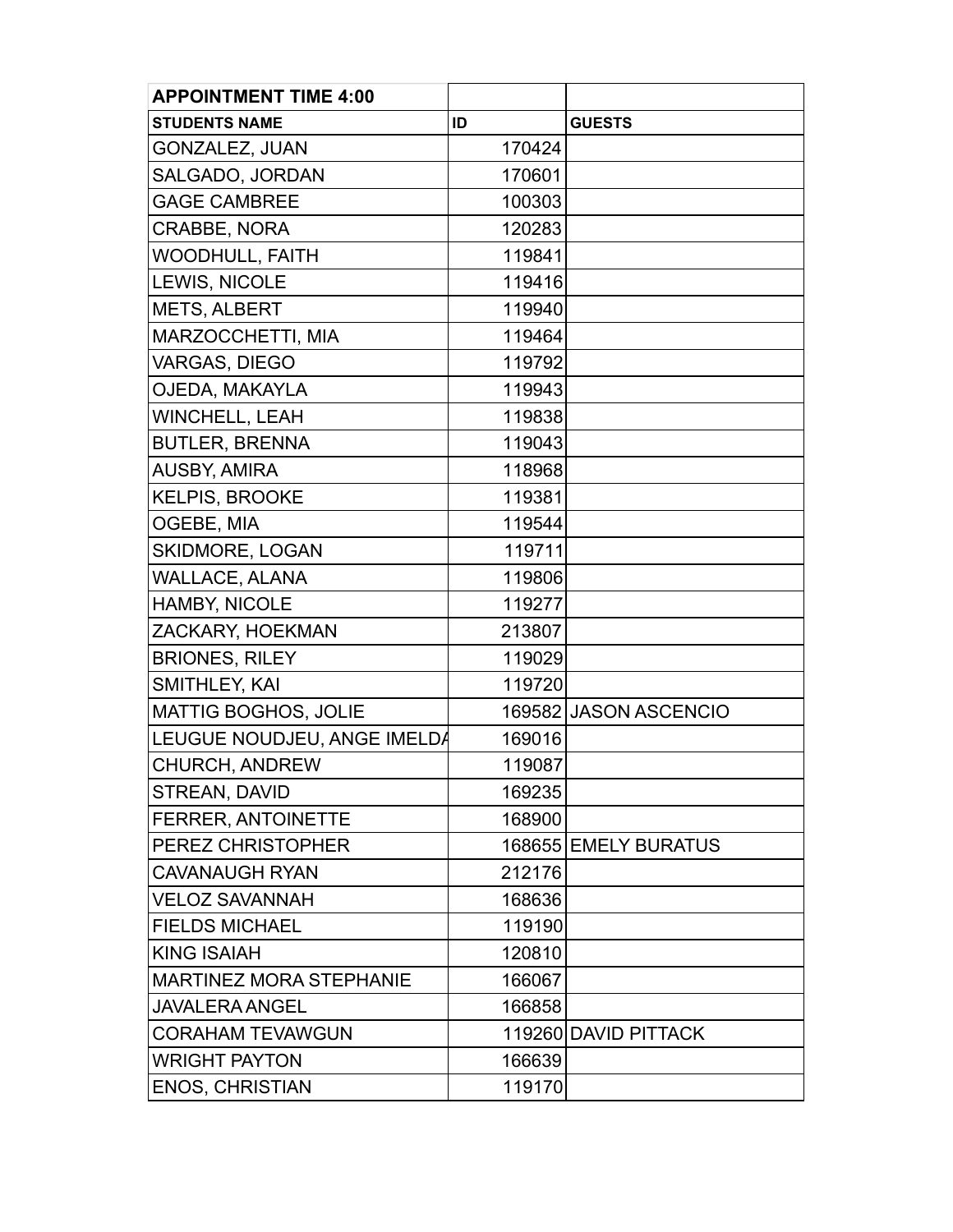| <b>APPOINTMENT TIME 4:00</b> |        |                            |
|------------------------------|--------|----------------------------|
| <b>STUDENTS NAME</b>         | ID     | <b>GUESTS</b>              |
| <b>WOODS SUNNY</b>           | 170805 |                            |
| <b>SCHRIEVER BRIANNA</b>     | 170157 |                            |
| <b>SEEBER GLEN</b>           | 119696 |                            |
| <b>ALEJANDRE SAMUEL</b>      | 167564 |                            |
| PURSCHKE AVA                 | 100344 |                            |
| <b>GARAY BANOS ISIS</b>      | 170190 |                            |
| <b>ARCOS VICTORIA</b>        |        | 166059 Luis Leica          |
| <b>WIMBISH JOBE</b>          | 11937  |                            |
| <b>RIVERA EMILY</b>          | 119637 |                            |
| PRADO AALIYSAH               | 119855 |                            |
| <b>SATZ EMILY</b>            | 170708 |                            |
| <b>SHAW SAGIAN</b>           | 175336 |                            |
| <b>BAYSINGER ELIJAH</b>      | 107945 |                            |
| STANARD MATHEW               | 205073 |                            |
| <b>HERNANDEZ LILLYANA</b>    | 169230 |                            |
| PATTERSON JUNE               | 119569 |                            |
| <b>NUTT ANTHONY</b>          | 168471 |                            |
| <b>TOLLEY JANYA</b>          |        | 166842 CHRISTOPHER CARRERA |
| <b>HORTON SPENCER</b>        |        | 119339 KAYLA SHAUGHNESSY   |
| <b>BORNE DILLAN</b>          | 119021 |                            |
| <b>BAYSINGER JEREMIAH</b>    | 107946 |                            |
| <b>SOWERS RUBY</b>           | 117765 |                            |
| DE LEON SERRANO RODRIGO      | 166590 |                            |
| <b>CRUZ TRINITY</b>          |        | 165422 ABIGAIL PREWITT     |
| <b>DAVIS DIONZA</b>          | 212382 |                            |
| <b>JOHNSON JADA</b>          | 119359 |                            |
| <b>SOLOMON JOEY</b>          | 165133 |                            |
| <b>FITZPATRICK JESSE</b>     | 167770 |                            |
| <b>VILLEGAS MADISON</b>      | 166898 |                            |
| <b>GARCIA ALOGO LEAH</b>     | 119220 |                            |
| <b>PARKER TRINITY</b>        | 100338 |                            |
| <b>GELFOUND Gabriella</b>    | 169008 |                            |
| <b>MUHAMMAD MYA</b>          | 176113 |                            |
| <b>NEHEN COLE</b>            | 119528 |                            |
| OLUKANMI OLUFUNMILAYO        | 119548 |                            |
| Gillie Leah                  | 169008 |                            |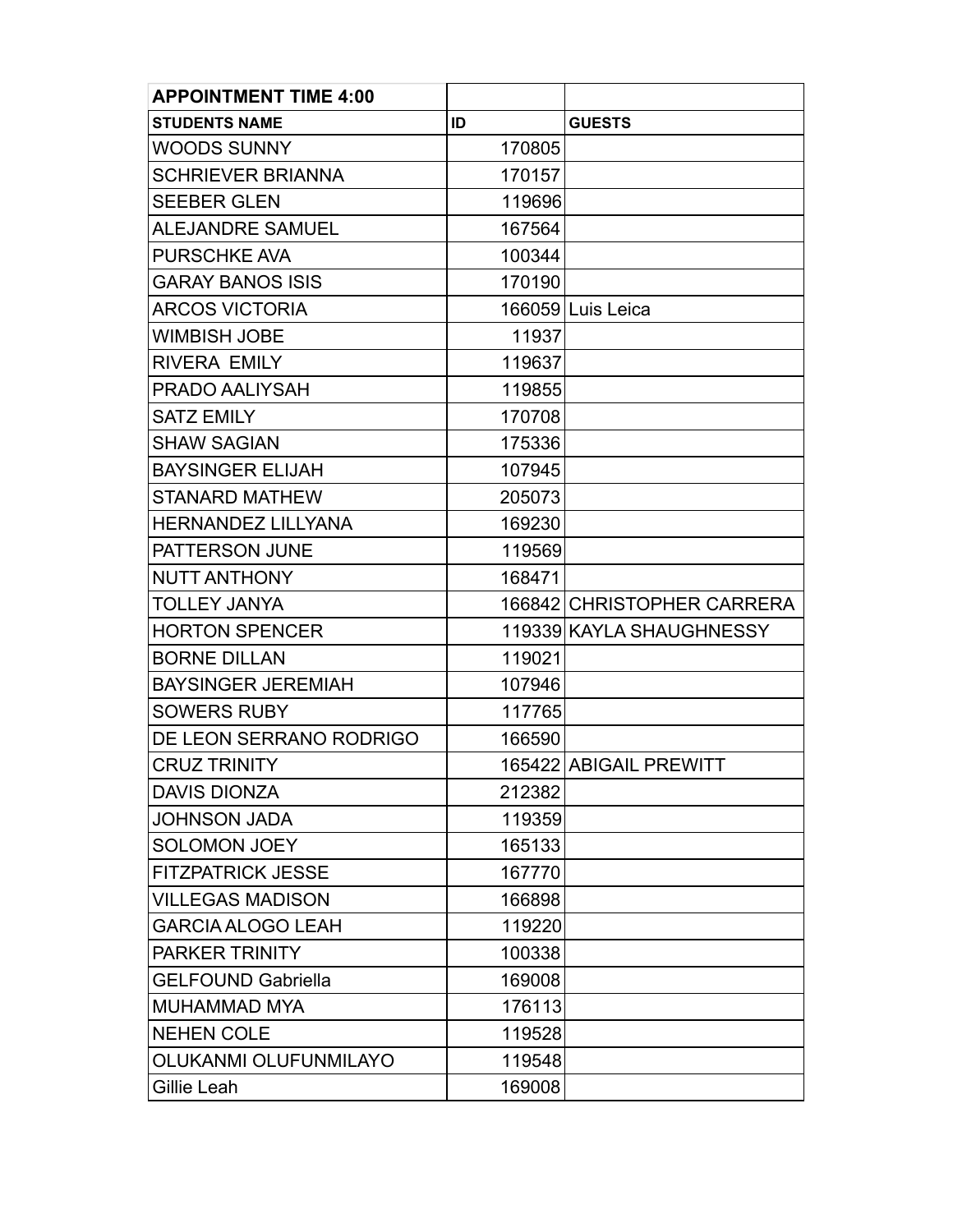| <b>APPOINTMENT TIME 4:30</b> |        |                        |
|------------------------------|--------|------------------------|
| <b>STUDENTS NAME</b>         | ID     | <b>GUESTS</b>          |
| <b>MURPHY RYAN</b>           | 165213 |                        |
| <b>STUART PAIGE</b>          | 166313 |                        |
| <b>DORN EMANI</b>            |        | 168370 ABIGAIL KEISER  |
| <b>FUENTES BYRON</b>         | 167622 |                        |
| ZAMORA ARYANA                | 166625 |                        |
| <b>WATERS TAYLOR</b>         | 988687 |                        |
| <b>JOHNS SKYE</b>            | 988654 |                        |
| <b>HOBSON MAKENNA</b>        | 119333 |                        |
| <b>ZAVALA EDUARDO</b>        | 119850 |                        |
| <b>JOHNSON JESSICA</b>       | 199362 |                        |
| <b>SYKES MICAH</b>           | 119747 |                        |
| <b>TREVISO BRIANNA</b>       | 119772 |                        |
| <b>WILLIAMS MICHAELA</b>     | 175356 |                        |
| RAMIREZ MARIELA              | 988674 |                        |
| <b>OHAYA TYLER</b>           | 988667 |                        |
| <b>GUZMAN KARLA</b>          | 174592 |                        |
| <b>TICAS MARILYN</b>         | 166455 |                        |
| <b>VALDEZ OCAMPO SARAH</b>   | 119782 |                        |
| RODGERS SOPHIA               | 199650 |                        |
| <b>MARTINEZ SAMANTHA</b>     | 119462 |                        |
| NIYAAAH NY'ARI PENDARVIS     | 168558 |                        |
| <b>ACOSRA REYES DANIELA</b>  | 167855 |                        |
| <b>ORTEGA JOCELYN</b>        | 166891 |                        |
| <b>MORENO CINDY</b>          | 167659 |                        |
| <b>FONSECA LYDIA</b>         | 168402 |                        |
| PALACIOS DENISE              | 167326 |                        |
| <b>ALMIRON NICHOLAS</b>      | 168826 |                        |
| <b>VILLARREAL ANDREW</b>     | 988686 |                        |
| <b>SCHMEIDER SAMANTHA</b>    | 167412 |                        |
| <b>DUGUAY ALEXIS</b>         | 168224 |                        |
| <b>RIVERA JASMINE</b>        | 168617 |                        |
| <b>ORTIZ RICARDO</b>         | 165022 |                        |
| <b>TECUN O ESTRADA</b>       | 166124 |                        |
| <b>GONZALEZ BRYAN</b>        | 169855 |                        |
| <b>LANDEROS DIEGO</b>        | 169246 |                        |
| SANCHEZ, ANGEL               |        | 167274 HEATHER MALONEY |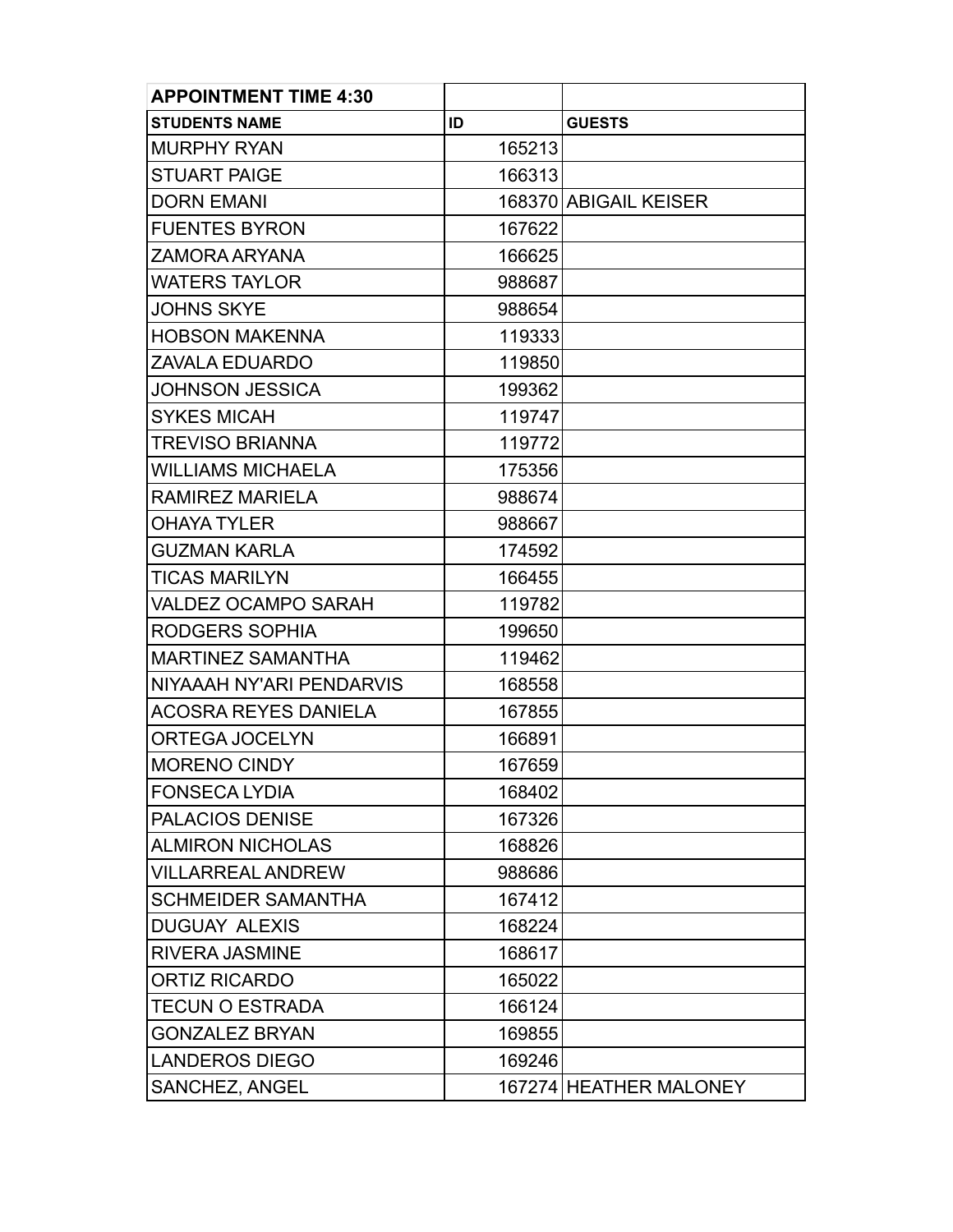| <b>APPOINTMENT TIME 4:30</b>     |        |                            |
|----------------------------------|--------|----------------------------|
| <b>STUDENTS NAME</b>             | ID     | <b>GUESTS</b>              |
| KHONDAKAR SAIRA                  | 165338 |                            |
| <b>RECINOS DYLAN</b>             | 119619 |                            |
| <b>WALLACE MAURICE</b>           | 119807 |                            |
| <b>DAVIS WILLIAM</b>             | 116923 |                            |
| <b>GONZALEZ SABAS</b>            | 165230 |                            |
| <b>RUBIN KYLIE</b>               |        | 119662 JOSH FALKENSTEIN    |
| <b>TOTH MARGIT</b>               |        | 119769 DIELAN HALBERTSTADT |
| <b>ARAIZA ANTHONY</b>            | 205151 |                            |
| <b>PRATT GEORGIA</b>             |        | 119605 JACOB GALLAND       |
| <b>GAWELLEK ELLA</b>             | 101754 |                            |
| <b>CHEWNING DILYN</b>            | 119084 |                            |
| MILLER BERMUDEZ KELSEY           |        | 174810 MARLEY NAMM         |
| <b>CALVILLLO KAYLIE</b>          | 167924 |                            |
| <b>DUNN ROWYN</b>                | 204480 |                            |
| <b>GUARDADO JOSHUA</b>           | 119267 |                            |
| <b>SANTOS SOPHIA</b>             |        | 119683 JARAMILLO ANGELINE  |
| <b>GALVEZ RIGOBERTO</b>          | 119217 |                            |
| <b>CERVANTES XITLALI</b>         | 168775 |                            |
| <b>MARTINEZ CHLOE</b>            | 164928 |                            |
| <b>RAMOS JASMINE</b>             | 167417 |                            |
| <b>MATTEI PRISCILA</b>           | 170013 |                            |
| <b>ALVAREZ DANIEL</b>            | 107541 |                            |
| <b>MONTOYA HURTADO EMILY</b>     | 168878 |                            |
| RUELAS ZAVALA SARAHY             |        | 213676 HAILEY BANEGAS      |
| <b>RICHRY DARIEN</b>             | 119630 |                            |
| <b>ODOI RENEE</b>                | 119542 |                            |
| <b>FRAZIER ANGELEE</b>           | 119205 |                            |
| <b>HECKENLIABLE EMILLIE</b>      | 100311 |                            |
| <b>FLITTON BRUCE</b>             | 165514 |                            |
| <b>CRAWFOrD MADISON</b>          | 212068 |                            |
| <b>GOMEZ SANCHEZ JESSTEPHANY</b> | 119246 |                            |
| <b>WATSON JOY</b>                | 119815 |                            |
| <b>RITTER LANE</b>               |        | 166658 KENNAH METTER       |
| <b>GARICA AYLANA</b>             |        | 168375 MATTHEW WOODS       |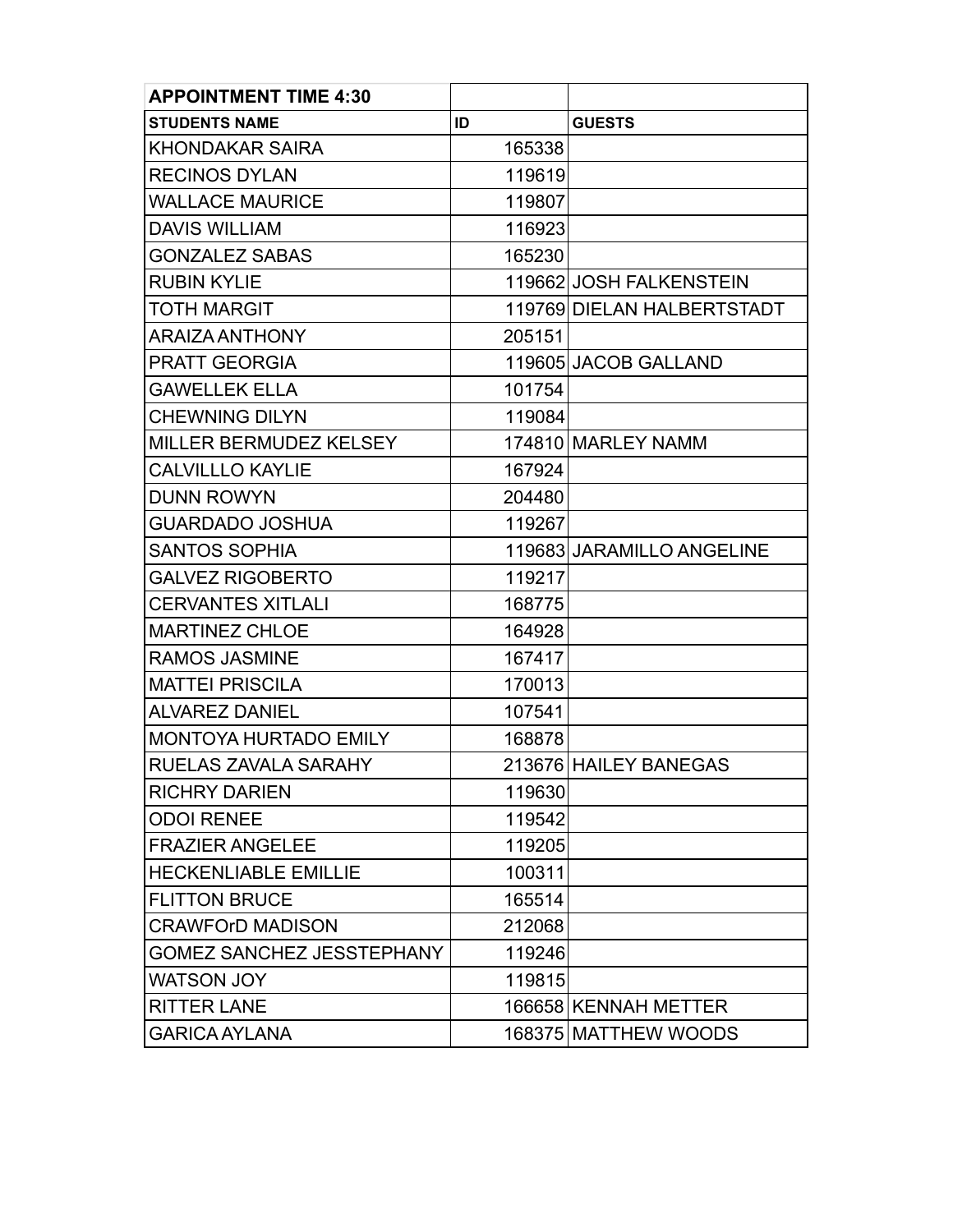| <b>APPOINTMENT TIME 5:00</b> |        |                          |
|------------------------------|--------|--------------------------|
| <b>STUDENTS NAME</b>         | ID     | <b>GUESTS</b>            |
| <b>KEYRA OBLEDO</b>          |        | 166980 LILY BERNARD      |
| <b>BROOKLYN PURNELL</b>      | 168088 |                          |
| <b>LEALA GOLDSON</b>         | 166909 |                          |
| <b>JOANNA VAZQUEZ</b>        |        | 116816 JOSSILYNN OMALLEY |
| <b>ADRIANA OROZCO</b>        | 119551 |                          |
| <b>LALLYSSA LAZO</b>         | 119409 |                          |
| <b>BRECAN HILLIARD</b>       | 199331 |                          |
| <b>KYLER BURTON</b>          | 166052 |                          |
| <b>HANNAH BRAKEBILL</b>      | 165883 |                          |
| <b>TYLER CRABTREE</b>        | 119106 |                          |
| <b>LAREY BRANDON</b>         |        | 168113 KYNDALL SAGALE    |
| <b>JOHNSON JOSHUA</b>        | 117578 |                          |
| <b>JONES UMAYMA</b>          |        | 117582 SAMANTHA TIRADO   |
| <b>SUITER AYDEN</b>          | 212048 |                          |
| <b>GUTIERREZ GABRIEL</b>     | 119271 |                          |
| <b>WALTERS ASHTON</b>        |        | 119809 ANGELICA LARA     |
| <b>READER KALLI</b>          |        | 175301 MCKENNA BAGWELL   |
| <b>SCHULTZ ANDREW</b>        | 119693 |                          |
| <b>WILLIAMS AMAYA</b>        |        | 167104 MICHAEL CARREON   |
| <b>HOMMEL TYLERE</b>         | 119335 |                          |
| <b>BUTCHART MACEY</b>        | 169925 |                          |
| <b>VERBANAC ELLIE</b>        |        | 119956 CAYLEE WOOD       |
| <b>PALUMBO LANDON</b>        | 170200 |                          |
| <b>WENZEL KEATON</b>         | 169332 |                          |
| <b>ESPARZA MICHELLE</b>      | 168232 |                          |
| <b>CABRAL JOEL</b>           | 166933 |                          |
| <b>NELSON CHARLOTTE</b>      | 165488 |                          |
| <b>GALLER ANNELIESE</b>      | 119215 |                          |
| <b>MUNOZ VALERIA</b>         | 121818 |                          |
| <b>STEBBINS JILLIAN</b>      | 119734 |                          |
| <b>WASHINGTON TERRION</b>    | 119813 |                          |
| <b>COLLONS TERRELL</b>       | 117437 |                          |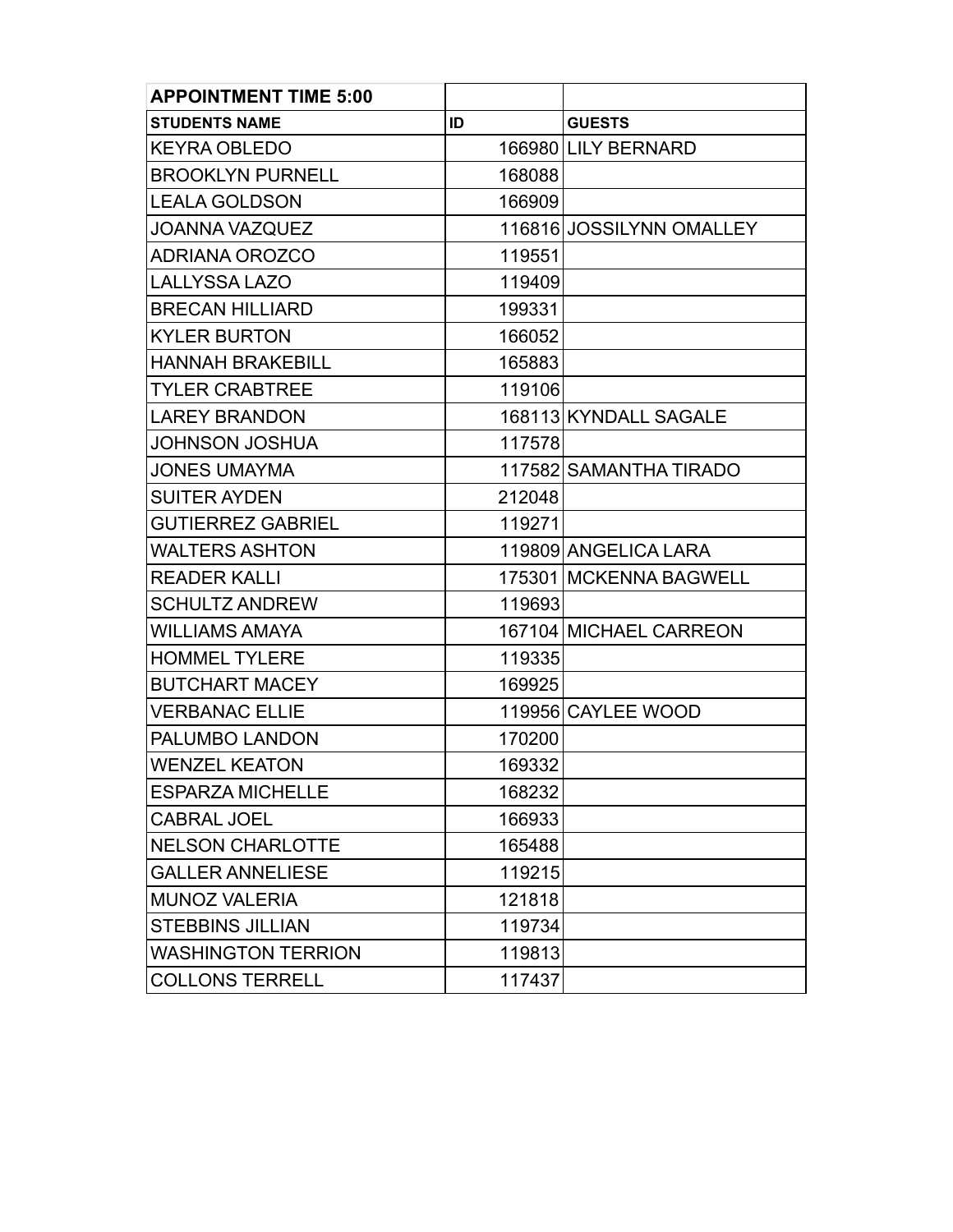| <b>APPOINTMENT TIME 5:00</b> |        |                         |
|------------------------------|--------|-------------------------|
| <b>STUDENTS NAME</b>         | ID     | <b>GUESTS</b>           |
| <b>GUZMAN, IZABELLS</b>      |        | 167725 ANTHONY ALVAREZ  |
| AVILA, JAZMIN                | 165209 |                         |
| PETTINGILL, BRODIE           | 118929 |                         |
| TAYLOR, MADELEINE            | 118932 |                         |
| <b>CLARK, MICHAEL</b>        | 119090 |                         |
| <b>SEEKINS, BRADEN</b>       | 169755 |                         |
| STOWE, KADEN                 | 119741 |                         |
| <b>AGNOR, AIDEN</b>          | 118920 |                         |
| AGNOR, CALEB                 | 17018  |                         |
| GOLD, EMMA                   | 169279 |                         |
| <b>BENNETT, ANDREW</b>       |        | 119005 BROOKE BARCHIESI |
| JERANEK, JULIENE             |        | 119356 RYLIE HAILKER    |
| MOORE, CHRISTIAN             | 165587 |                         |
| <b>BELLEW, JACOB</b>         | 170239 |                         |
| COLLADO, ISABELLA            | 169304 |                         |
| <b>GOODMAN, INDICA</b>       | 119910 |                         |
| <b>SMITH, MALIK</b>          | 119715 |                         |
| REED, JASMINE                | 120629 |                         |
| MILLER, SYDNEY               | 119492 |                         |
| CASTILLO, ALLYNA             | 167801 |                         |
| HERNANDEZ, MIRANDA           |        | 122891 JARED MORENO     |
| LANIER, AARON                | 118927 |                         |
| DEYOUNG, SALEEN              | 21253  |                         |
| OROZCO, MERISSA              |        | 119554 JAZLYN DIAZ      |
| AKOI, LANA                   | 166762 |                         |
| RABB, MICHAEL                | 119611 |                         |
| WOODEN, KAYIINN              |        | 169088 CRYSTAL WOODEN   |
| SANIPALE, KOA                | 119668 |                         |
| <b>MORA GUTIERREZ, DIEGO</b> | 119504 |                         |
| <b>MONTOYA DAMIEN</b>        | 119501 |                         |
| <b>CHERISH MONTANEZ</b>      | 119498 |                         |
| <b>BALLESTEROS JESSENIA</b>  | 118982 |                         |
| <b>MOLINA JONATHAN</b>       | 119497 |                         |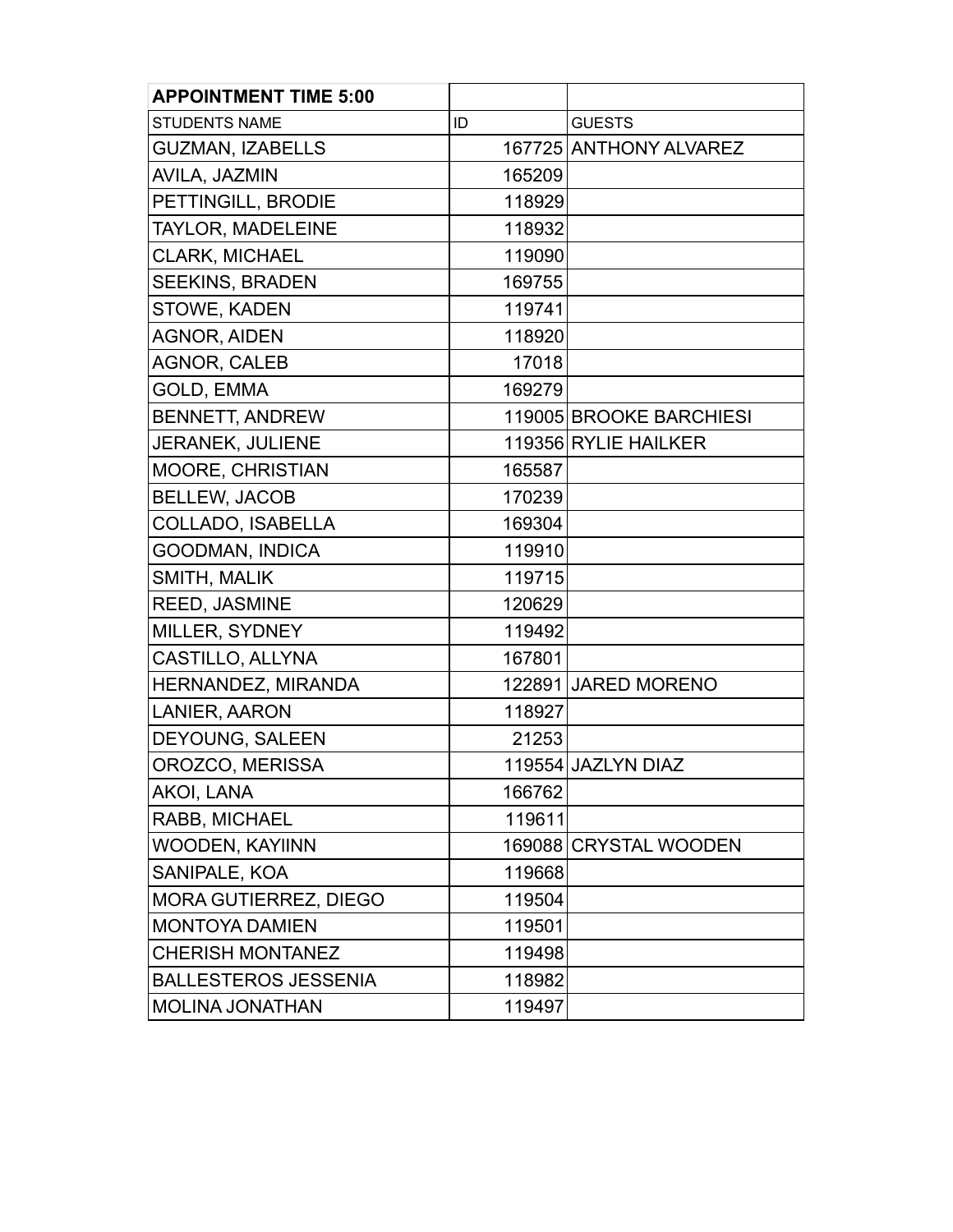| <b>APPOINTMENT TIME 5:30</b> |        |                           |
|------------------------------|--------|---------------------------|
| <b>STUDENTS NAME</b>         | ID     | <b>GUESTS</b>             |
| JOHNSON SARIYAH              | 168714 |                           |
| <b>ELIOPULUS NICHOLAS</b>    | 169430 |                           |
| <b>SMITH MAXIMILLIAN</b>     | 123205 |                           |
| <b>GONZALEZ CRYSTAL</b>      |        | 167450 ANDRE MEZA         |
| <b>GOLDSON TAYLOR</b>        | 123516 |                           |
| <b>HINTON LOGAN</b>          | 166575 |                           |
| <b>KAYLYNN CARRANZA</b>      |        | 169211 ALEJANDRA GONZALEZ |
| <b>SANTACRUZ ETHAN</b>       |        | 119948 SALYNA PARTIDA     |
| <b>MENDOZA RYAN</b>          | 119486 |                           |
| <b>COLEMAN RYAN</b>          | 119093 |                           |
| <b>HOLGUIN EDEN</b>          | 119334 |                           |
| <b>WAGNER ANDREW</b>         | 123302 |                           |
| <b>DODSON RYAN</b>           | 119144 |                           |
| <b>GABRIEL OMAR</b>          | 120769 |                           |
| <b>LEE DASTE</b>             | 165177 |                           |
| <b>REYES NATHAN</b>          | 119624 |                           |
| <b>CIAPPETTA CHAZ</b>        | 118922 |                           |
| <b>LEON ADRIAN</b>           | 119928 |                           |
| <b>FRIAS NATHANIEL</b>       |        | 119209 JAYLENE MAURO      |
| <b>COLE LOGAN</b>            |        | 121468 BRIANNA GONZALEZ   |
| <b>IBRAHIM ANAMARIE</b>      |        | 119347 CAMDEN KLINE       |
| <b>SOTELO IRENE</b>          | 119726 |                           |
| <b>MOSQUEDA ELENA</b>        | 119513 |                           |
| <b>GARZA KYLEE</b>           | 119233 |                           |
| PARKER JOURNEY               | 169281 |                           |
| <b>IRVING KEEWAN</b>         |        | 165474 ALAYLEE WILKERSON  |
| <b>ROLAND ERHAHON KEVIN</b>  |        | 167799 BRANDON JOHNSON    |
| <b>DEAVILLE ISAAC</b>        | 107411 |                           |
| <b>WOOD CASON</b>            | 165617 |                           |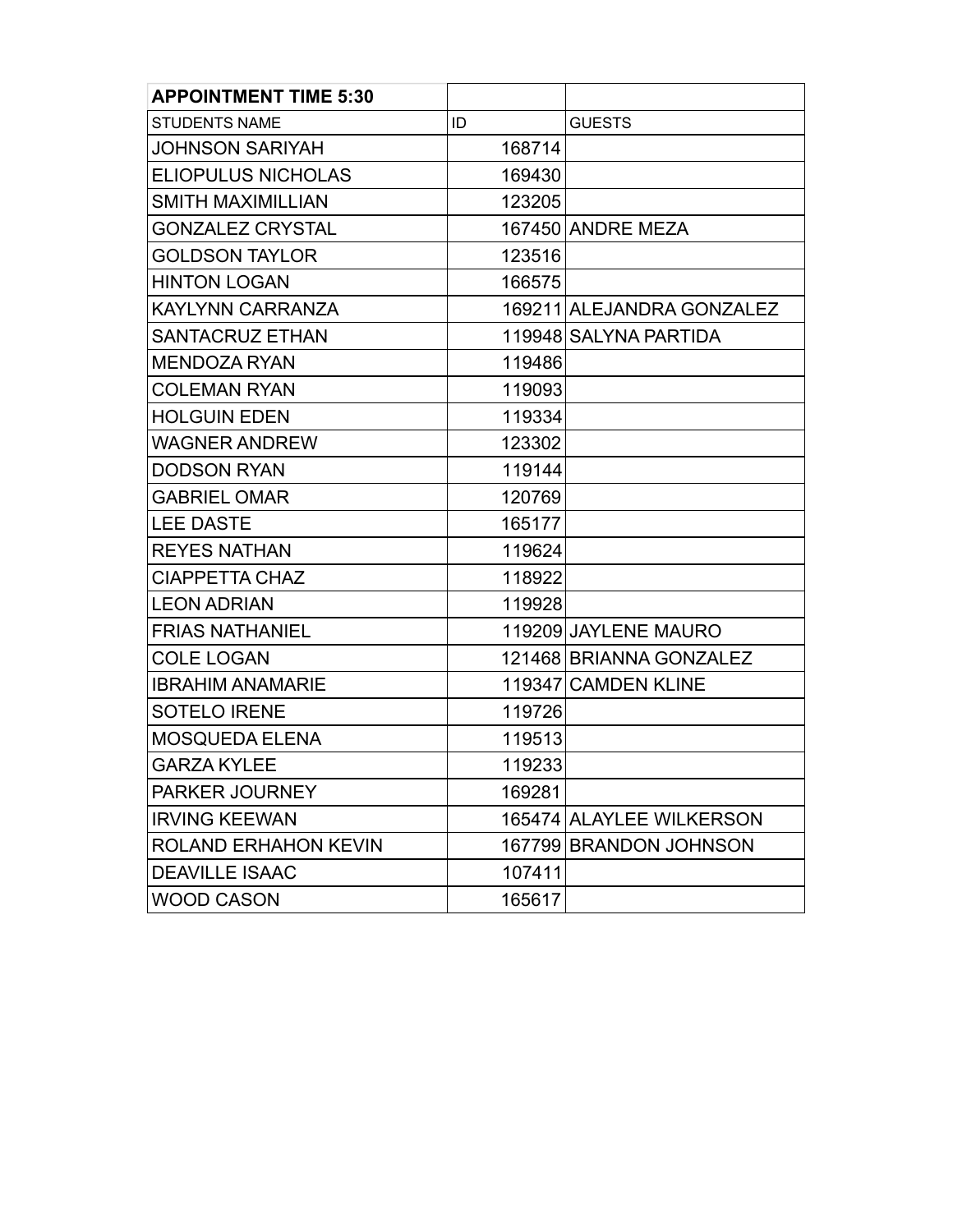| <b>APPOINTMENT TIME 5:30</b> |          |                            |
|------------------------------|----------|----------------------------|
| <b>STUDENTS NAME</b>         | ID       | <b>GUESTS</b>              |
| PHILIPS JOCILEE              | 164919   |                            |
| PAULK MALAIYAH               |          | 213745 LEXI MERCADO        |
| <b>ENE CHISOM</b>            | 169526   |                            |
| <b>PUNTEL JESSE</b>          | 168237   |                            |
| <b>ELLIOT BRIANNA</b>        | 170028   |                            |
| <b>AGUILAR ANGELICA</b>      | 165784   |                            |
| <b>DIXON ERIC</b>            | 169306   |                            |
| ARMENDARIZ GOMAR ALEXANDE    | 168028   |                            |
| <b>GUILLEN MATHEW</b>        |          | 212533 MOISES GUILLEN      |
| <b>DAVILA ZAIDA</b>          |          | 169677 BRYANT BAYLON GOMEZ |
| <b>IVEY MUSHANEY BRYNN</b>   |          | 119865 ALISSA FANNAN       |
| <b>SMITH JACOB</b>           | 165931   |                            |
| <b>MACIAS ARCIGA, ROBERT</b> | 119443   |                            |
| <b>FLETCHER, AIDEN</b>       | 119197   |                            |
| ZAVALA, ANTHONY              | 169168   |                            |
| <b>BEASLEY, CAMERON</b>      | 175571   |                            |
| PALOS, DANIEL                | 212452   |                            |
| KIM, MEGAN                   |          | 119388 CHRISTOPHER DELLIA  |
| <b>ORTEGA, MICHAEL</b>       |          | 167960 MIA HERNANDEZ       |
| Arcos Victoria               | 116059   |                            |
| <b>ANDERSON ZOE</b>          | 118957   |                            |
| <b>JAMIESON BRITNEE</b>      |          | 168437 HAYLIE GRUBB        |
| Kendrick, Khaunye Sewell     | 12564512 |                            |
| <b>Scarbury CHRISTINE</b>    | 119689   |                            |
| <b>AGUIRRE ROBERTO</b>       | 120110   |                            |
| Cruz, Alexander Lee Ermey    | 167931   |                            |
| <b>ROY JEREMY</b>            | 267386   |                            |
| <b>PENA JUAN</b>             | 119574   |                            |
| <b>MACIAS-ARCIGA</b>         | 119443   |                            |
| <b>ATHENA PSIHRAMAS</b>      |          | 123473 RICHARD LOOPER      |